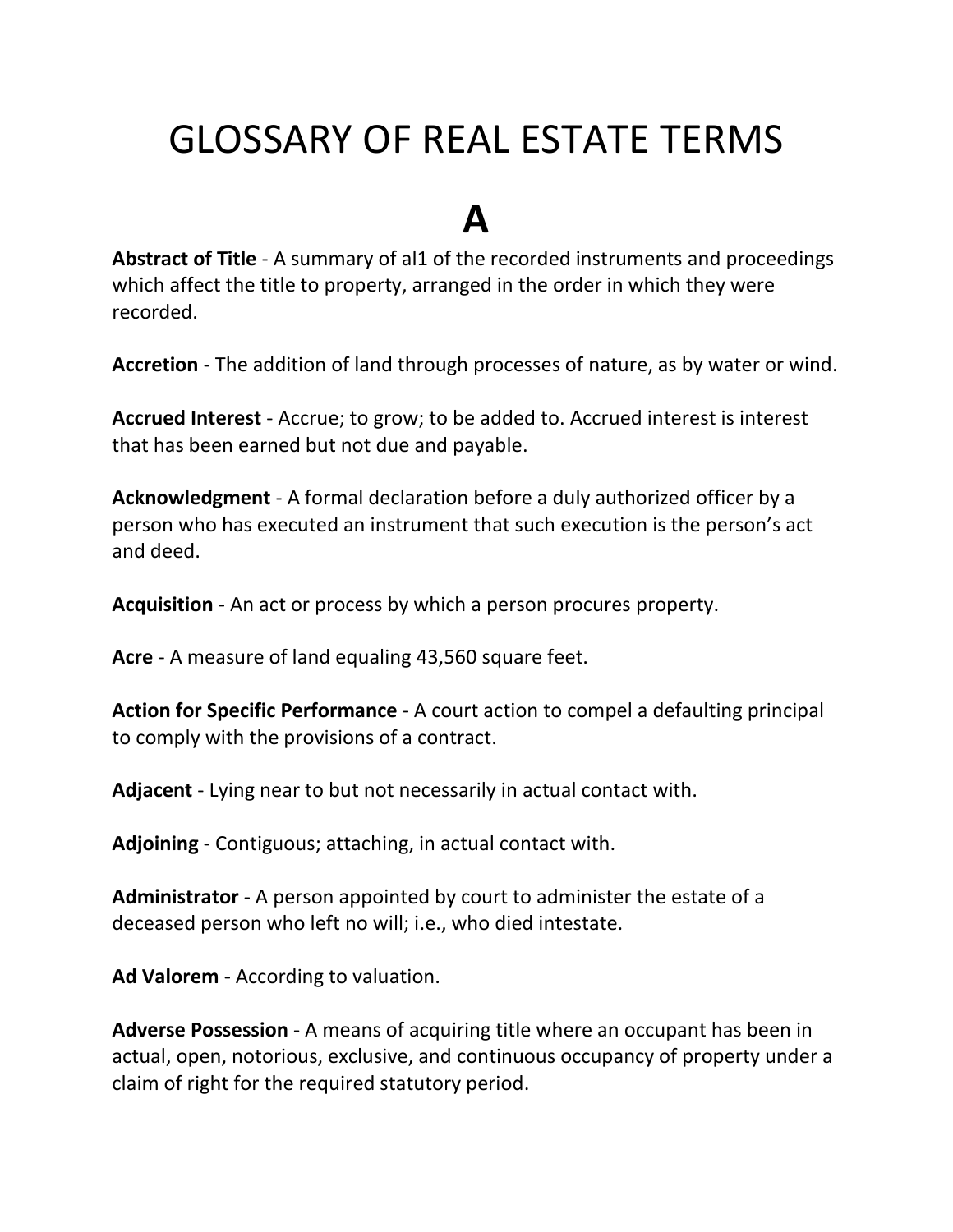**Affidavit** - A statement or declaration reduced to writing, and sworn to or affirmed before some officer who is authorized to administer an oath or Affirmation.

**Affirm** - To confirm, to ratify, to verify.

**Agency** - That relationship between principal and agent which arises out of a contract either expressed or implied, written or oral, wherein an agent is Employed by a person to do certain acts on the person's behalf in dealing with a third party.

**Agent** - One who undertakes to transact some business or to manage some affair for another by authority of the latter.

**Agreement of Sale** - A written agreement between seller and purchaser in which the purchaser agrees to buy certain real estate and the seller agrees to sell upon terms and conditions set forth therein.

**Air Rights** - Rights in real property to use the space above the surface of the land.

**Alienation** - A transferring of property to another; the transfer of property and possession of lands, or other things, from one person to another.

**Alienation Clause** - Allows lender to require the balance of a loan to be paid in full if the collateral is sold (also known as a "due on sale" clause).

**Amortization** - A gradual paying off of a debt by periodic installments.

**Apportionment** - Adjustment of the income, expenses or carrying charges of real estate usually computed to the date of closing of title so that the seller pays all expenses to that date. The buyer assumes all expenses commencing the date the deed is conveyed to the buyer.

**Appraisal** - An estimate of a property's value by an appraiser who is usually presumed to be expert in his work.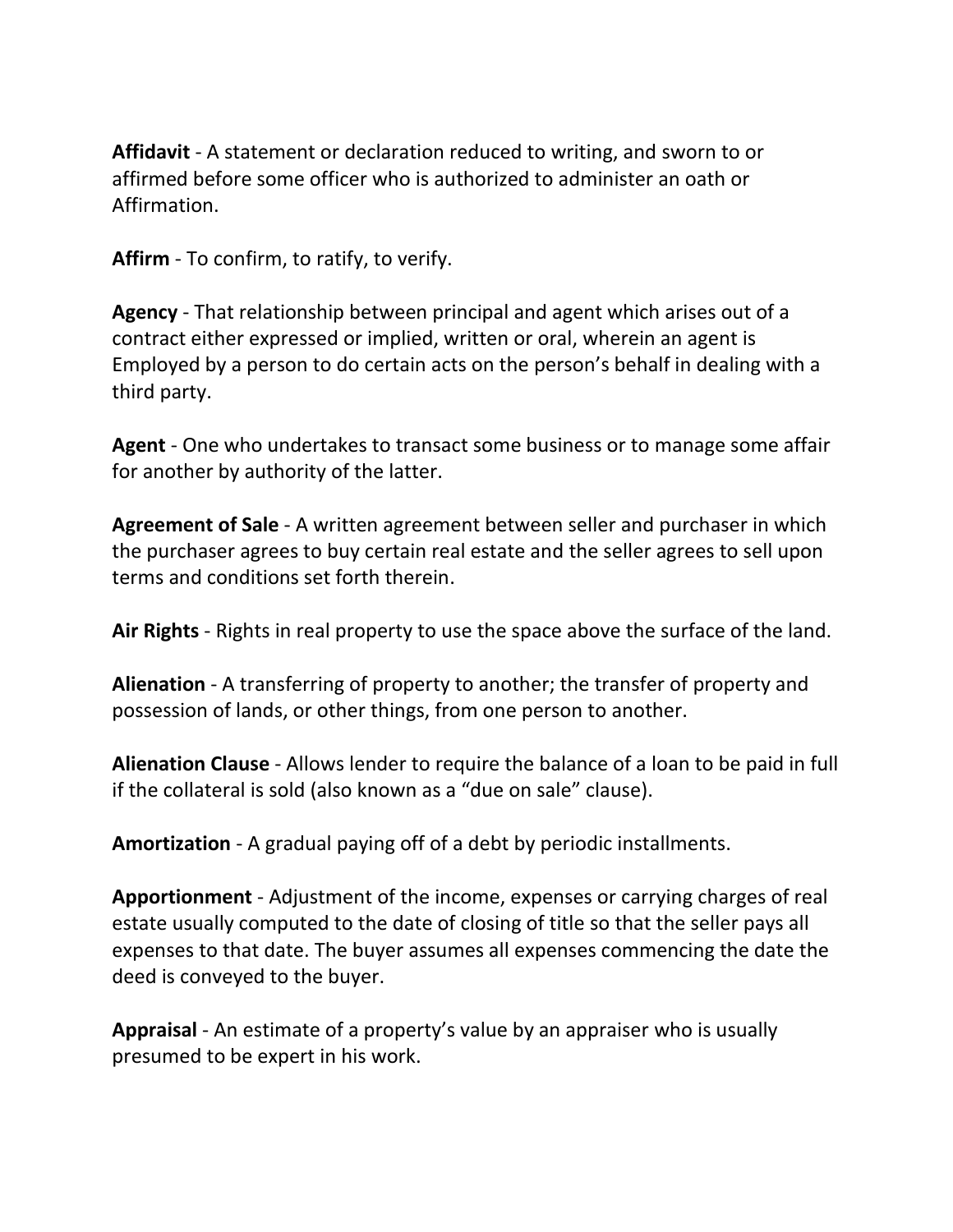**Appraisal by Income Capitalization Approach** - An estimate of value by capitalization of productivity and income.

**Appraisal by Sale Comparison Approach** - Comparability with the sale prices of other similar properties.

**Appraisal by Cost Approach** - Adding together all parts of a property separately appraised to form a whole: e.g., value of the land considered as vacant added to the cost of reproduction of the building, less depreciation.

**Appurtenance** - Something which is outside the property itself but belongs to the land and adds to its greater enjoyment such as a right-of-way or a barn or a dwelling.

**Assessed Valuation** - A valuation placed upon property by a public officer or a board, as a basis for taxation.

**Assessment** - A charge against real estate made by a unit of government to cover a proportionate cost of an improvement such as a street or sewer.

**Assessor** - An official who has the responsibility of determining assessed values.

**Assignee** - The person to whom an agreement or contract is assigned.

**Assignment** - The method or manner by which a right or contract is transferred from one person to another.

**Assignor** - A party who assigns or transfers an agreement or contract to another.

**Assumption of Mortgage** - The taking of title to property by a grantee, wherein the grantee assumes liability for payment of an existing note or bond secured by a mortgage against a property and becomes personally liable for the payment of such mortgage debt.

**Avulsion** - A sudden and perceptible loss or addition to land by the action of water, or a sudden change in the bed or course of a stream.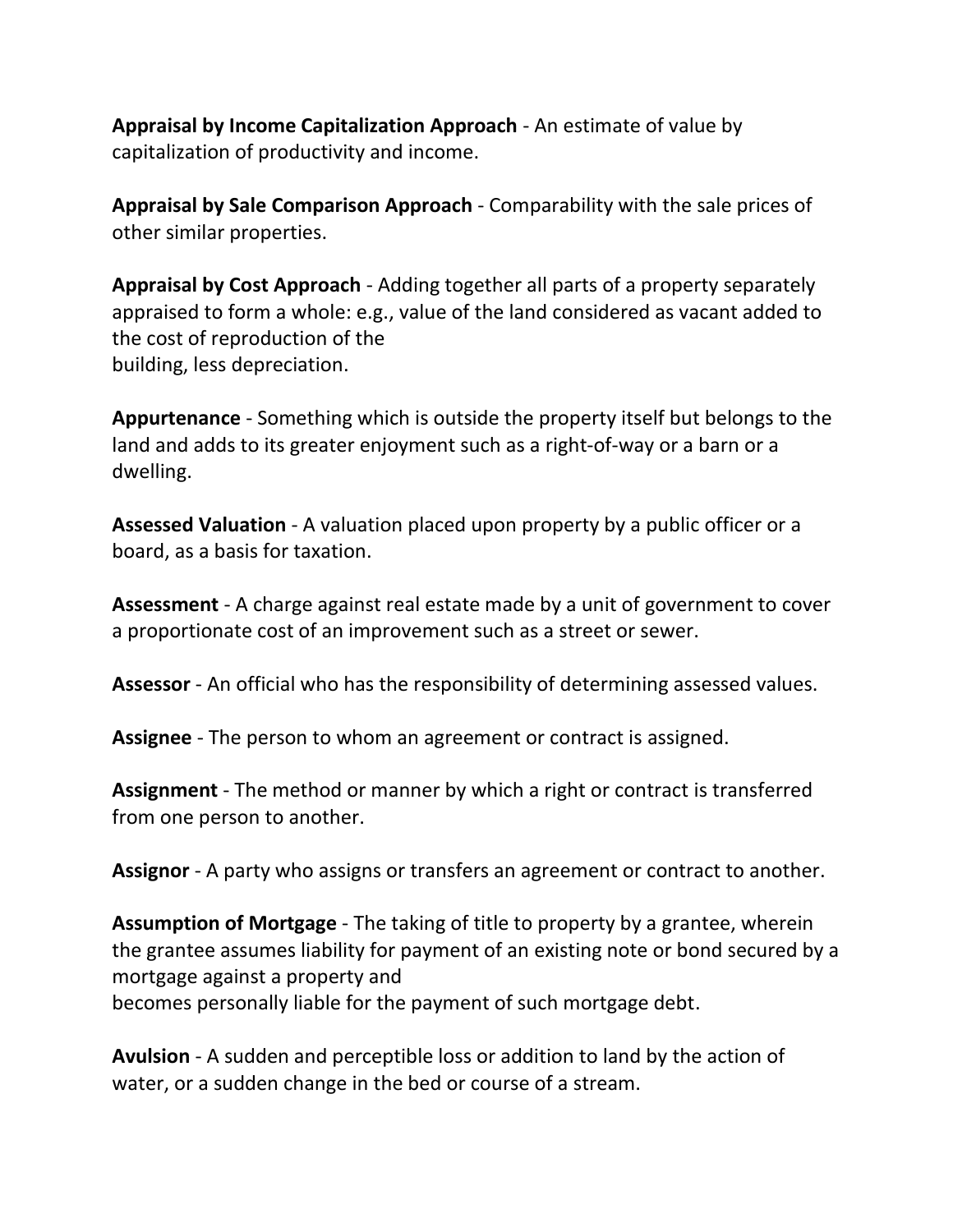**Balloon Mortgage Payment** - A large payment during the term of a mortgage, often at the end.

**Beneficiary** - The person who receives or is to receive the benefits resulting from certain acts.

**Bequeath** - To give or hand down by will; to leave by will.

**Bequest** - That which is given by the terms of a will.

**Bill of Sale** - A written instrument given to pass title of personal property from vendor to vendee.

**Binder** - An agreement to cover the down payment for the purchase of real estate as evidence of good faith on the part of the purchaser.

**Blanket Mortgage** - A mortgage covering more than one property. A blanket mortgage is often used for subdivision financing.

**Blockbusting** - The practice of inducing homeowners in a particular neighborhood to sell their homes quickly, often at below market prices, by creating the fear that the entry of a minority group or groups into the neighborhood will cause a precipitous decline in property values.

**Bona Fide** - In good faith, without fraud.

**Bond** - The evidence of a personal debt which is secured by a mortgage or other lien on real estate.

**Building Code** - Regulations established by state or local governments stating fully the structural requirements for building.

**Building Line** - A line fixed at a certain distance from the front and/or sides of a lot, beyond which no building can project.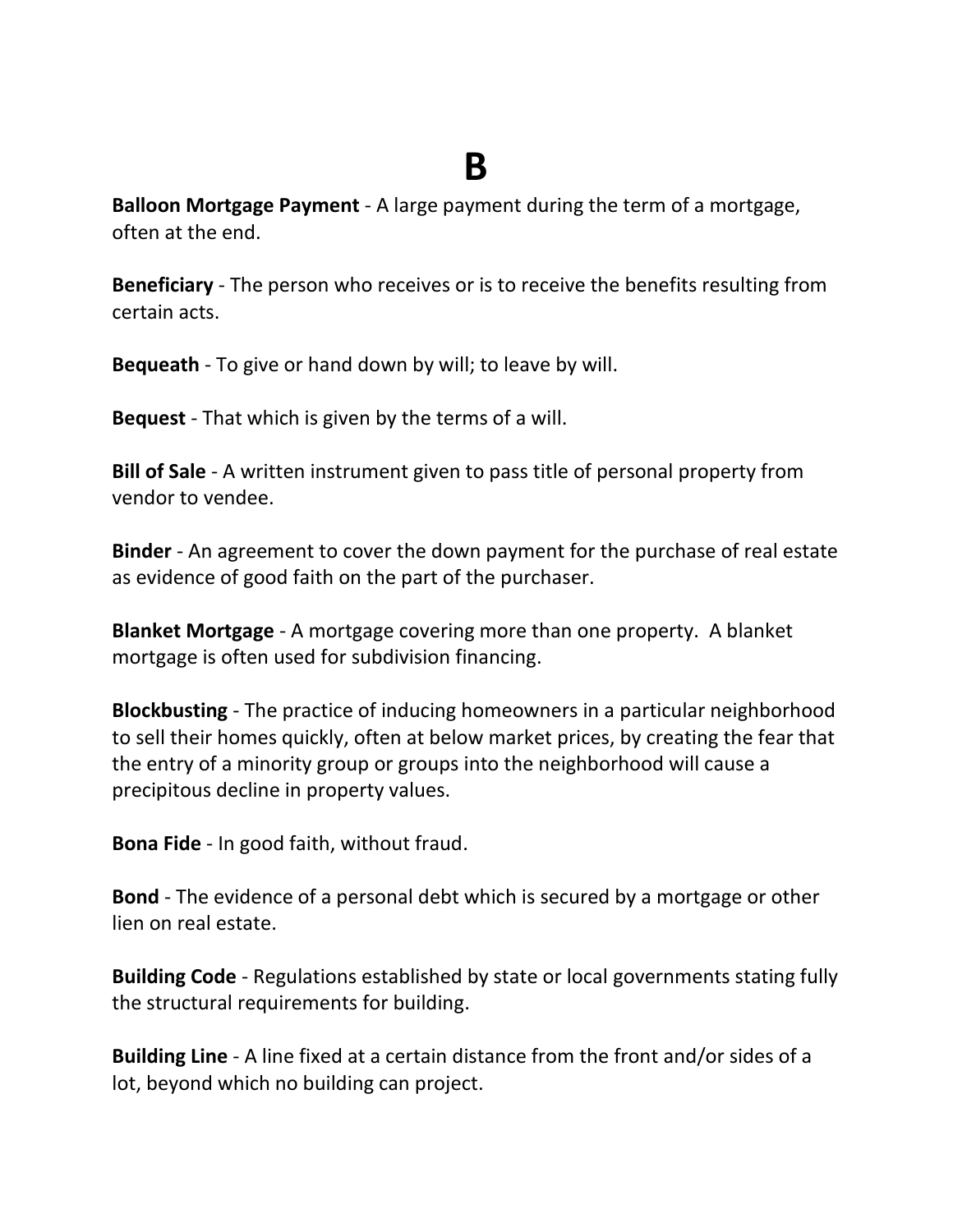**Building Loan Agreement** - An agreement whereby the lender advances money to an owner primarily in the erection of buildings. Such funds are commonly advanced in installments as the structure is completed.

**Building Permit** - Written governmental permission for the construction, renovation or substantial repair of a building.

# **C**

**Cancellation Clause** - A provision in a lease or other contract which confers upon one or more of all of the parties to the lease the right to terminate the party's or parties' obligations thereunder upon the occurrence of the condition or contingency set forth in the said clause.

**Capital Appreciation** - The appreciation accruing to the benefit of the capital improvement to real estate.

**Capital Asset** - Any asset of a permanent nature used for the production of income.

**Capital Gain** - Income that results from the sale of an asset not in the usual course of business. (Capital gains may be taxed at a lower rate than ordinary income.)

**Capital Improvement** - Any structure erected as a permanent improvement to real estate, usually extending the useful life and value of a property. (The replacement of a roof would be considered a capital improvement.)

**Capital Loss** - A loss from the sale of an asset not in the usual course of business.

**Caveat Emptor** - Let the buyer beware. The buyer must examine the goods or property and buy at the buyer's own risk.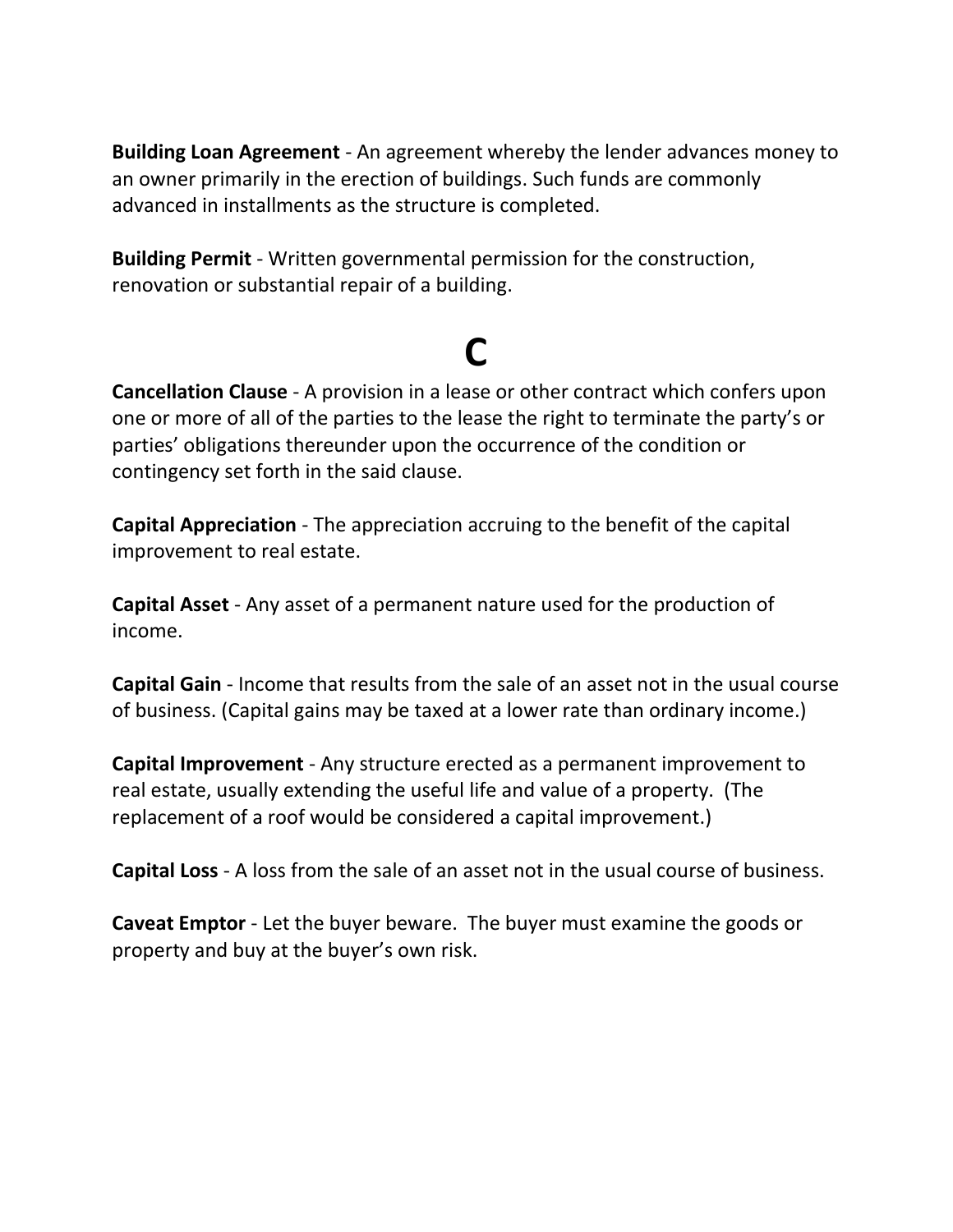**Cease and Desist List** - Upon the establishment of a cease and desist zone by the Secretary, a list of homeowners who have filed owner's statements expressing their wish not to be solicited by real estate brokers or salespersons. Soliciting of listed homeowners by licensees is prohibited. Violators of such prohibition are subject to licensure suspension or revocation.

**Cease and Desist Zone** - A rule adopted by the Secretary of State which prohibits the direct solicitation of homeowners whose names and addresses appear on a cease and desist list maintained by the Secretary. Such rule may be adopted upon the Secretary's determination that some homeowners within a defined Geographic area have been subject to intense and repeated solicitation by real estate brokers and salespersons.

**Certificate of Occupancy (CO)** - A document issued by a governmental authority that a building is ready and fit for occupancy.

**Chain of Title** - A history of conveyances and incumbrances affecting a title from the time the original patent was granted, or as far back as records are available.

**Chattel** - Personal property, such as household goods.

**Client** - The one by whom a broker is employed.

**Closing Date** - The date upon which the property is conveyed by the seller to the buyer.

**Cloud on the Title** - An outstanding claim or incumbrance which, if valid, would affect or impair the owner's title.

**Collateral** - Additional security pledged for the payment of an obligation.

**Color of Title** - That which appears to be good title, but which is not title in fact.

**Commingling** - To mingle or mix, for example, a client's funds in the broker's personal or general account.

**Commission** - A sum due a real estate broker for services in that capacity.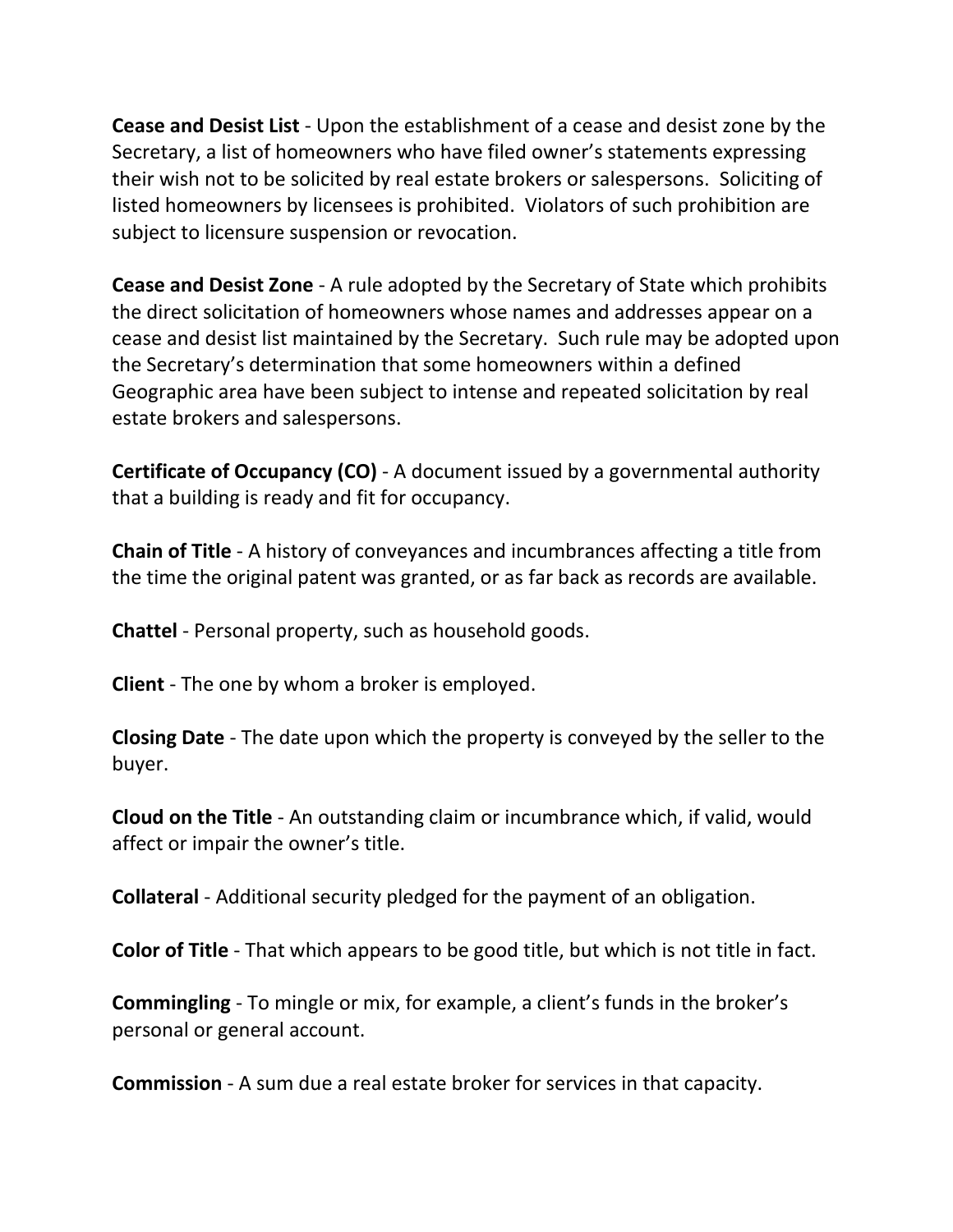**Commitment** - A pledge or a promise or affirmation agreement.

**Completion Bond** - A bond used to guarantee that a proposed subdivision development will be completed.

**Condemnation** - Taking private property for public use, with fair compensation to the owner; exercising the right of eminent domain.

**Conditional Sales Contract** - A contract for the sale of property stating that delivery is to be made to the buyer, title to remain vested in the seller until the conditions of the contract have been fulfilled.

**Consideration** - Anything given to induce another to enter into a contract such as money or personal services.

**Constructive Notice** - Information or knowledge of a fact imputed by law to a person because the person could have discovered the fact by proper diligence and inquiry (e.g. via public records).

**Contingency** - A provision in a contract that requires the occurrence of a specific event before the contract can be completed.

**Contract** - An agreement between competent parties to do or not to do certain things which is legally enforceable, whereby each party acquires a right.

**Conversion** - Change from one character or use to another.

**Conveyance** - The transfer of the title of land from one to another. The means or medium by which title of real estate is transferred.

**Covenants** - Agreements written into deeds and other instruments promising performance or nonperformance of certain acts, or stipulating certain uses or nonuses of the property.

**Cul-de-sac** - A blind alley: a street with only one outlet.

**Current Value** - The value usually sought to be estimated in an appraisal.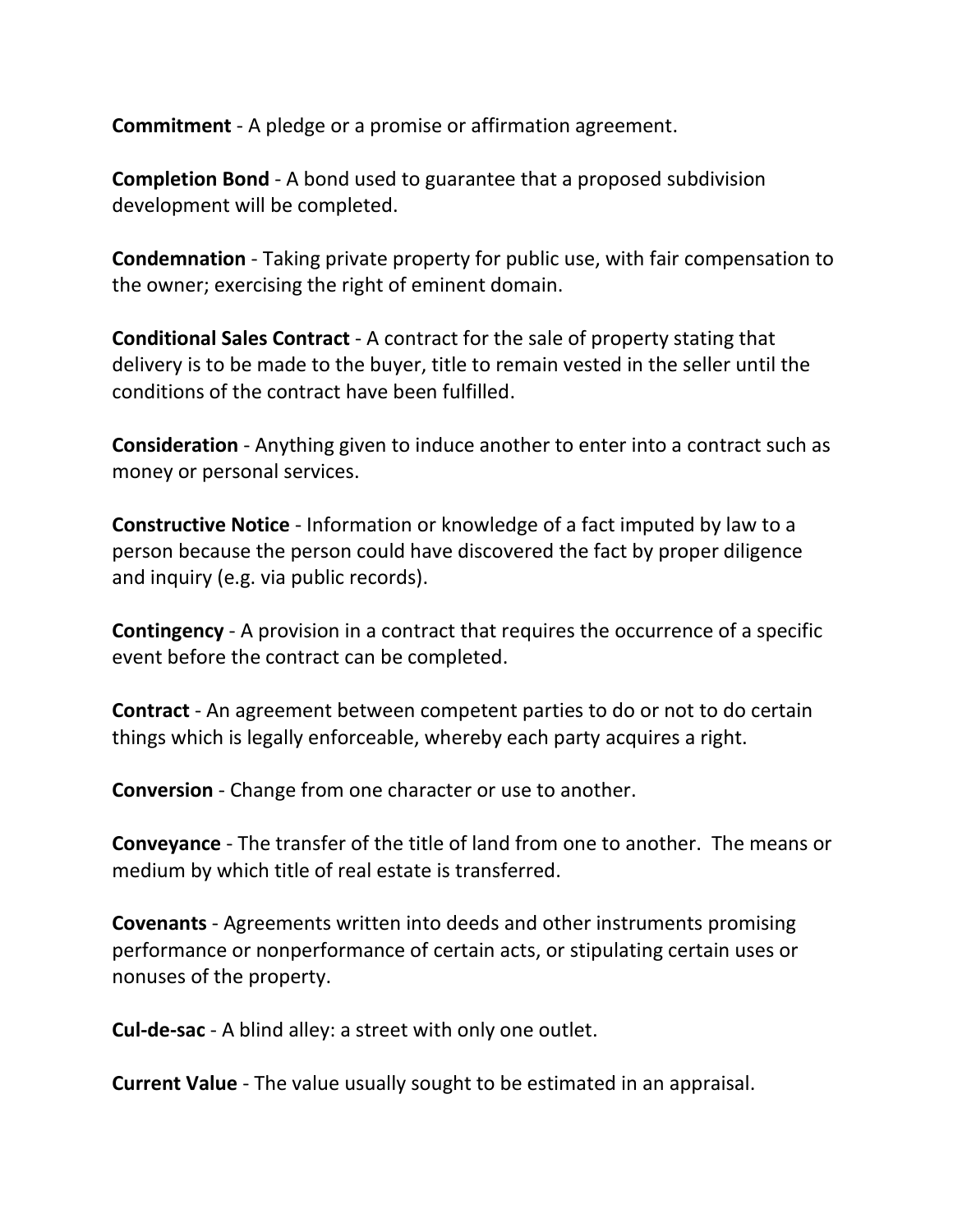# **D**

**Damages** - The indemnity recoverable by a person who has sustained an injury, either to his/her person, property, or relative rights, through the act or default of another.

**Debit** - The amount charged as due or owing.

**Debt Capital** - Money borrowed for a particular business purpose.

**Debt Service** - Annual amount to be paid by a debtor on an obligation to repay borrowed money.

**Decedent** - One who is dead.

**Decree** - Order issued by one in authority; an edict or law; a judicial decision. Dedication - A grant and appropriation of land by its owner for some public use, accepted for such use, by an authorized public official on behalf of the public.

**Deed** - An instrument in writing duly executed and delivered, that conveys title to real property.

**Deed Restriction** - An imposed restriction in a deed for the purpose of limiting the use of the land such as:

1. A restriction against the sale of liquor thereon.

2. A restriction as to the size, type, value or placement of improvements that may be erected thereon.

**Default** - Failure to fulfill a duty or promise, or to discharge an obligation; omission or failure to perform any acts.

**Defeasance Clause** - The clause in a mortgage that permits the mortgagor to redeem his or her property upon the payment of the obligations to the mortgagee.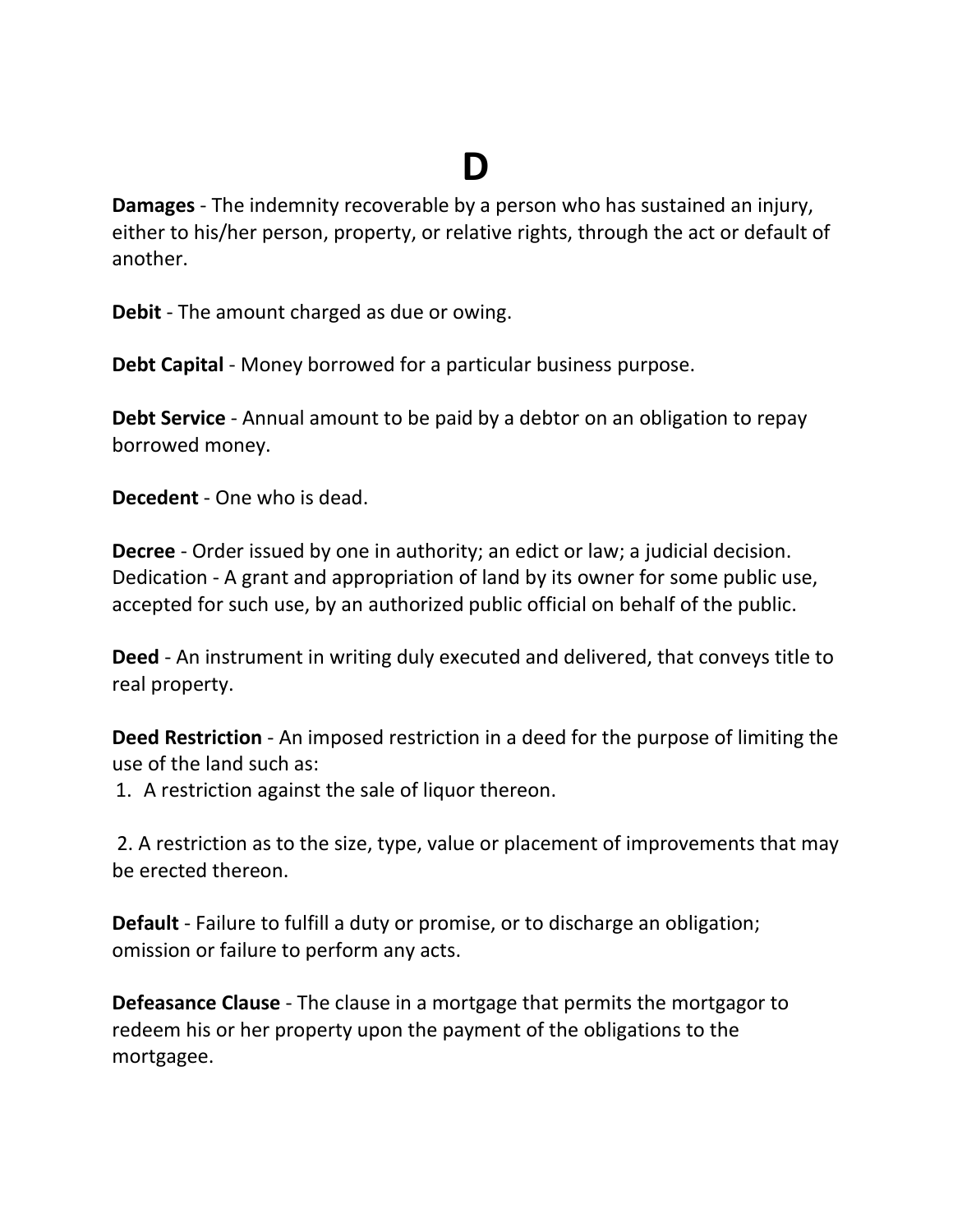**Deficiency Judgment** - A judgment given when the security for a loan does not entirely satisfy the debt upon its default.

**Delivery** - The transfer of the possession of a thing from one person to another.

**Demand Note** - A note which is payable on demand of the holder.

**Demising Clause** - A clause found in a lease whereby the landlord (lessor) leases and the tenant (leasee) takes the property.

**Depreciation** - Loss of value in real property brought about by age, physical deterioration, or functional or economic obsolescence.

**Descent** - When an owner of real estate dies intestate, the owner's property descends, by operation of law, to the owner's distributees.

**Devise** - A gift of real estate by will or last testament.

**Devisee** - One who receives a bequest of real estate made by will.

**Devisor** - One who bequeaths real estate by will.

**Dispossess Proceedings** - Summary process by a landlord to oust a tenant and regain possession of the premises for nonpayment of rent or other breach of conditions of the lease or occupancy.

**Documentary Evidence** - Evidence in the form of written or printed papers.

**Dual Agency** - Representing both principals (seller and buyer) to a transaction.

**Duress** - Unlawful constraint exercised upon a person whereby the person is forced to do some act against the person's will.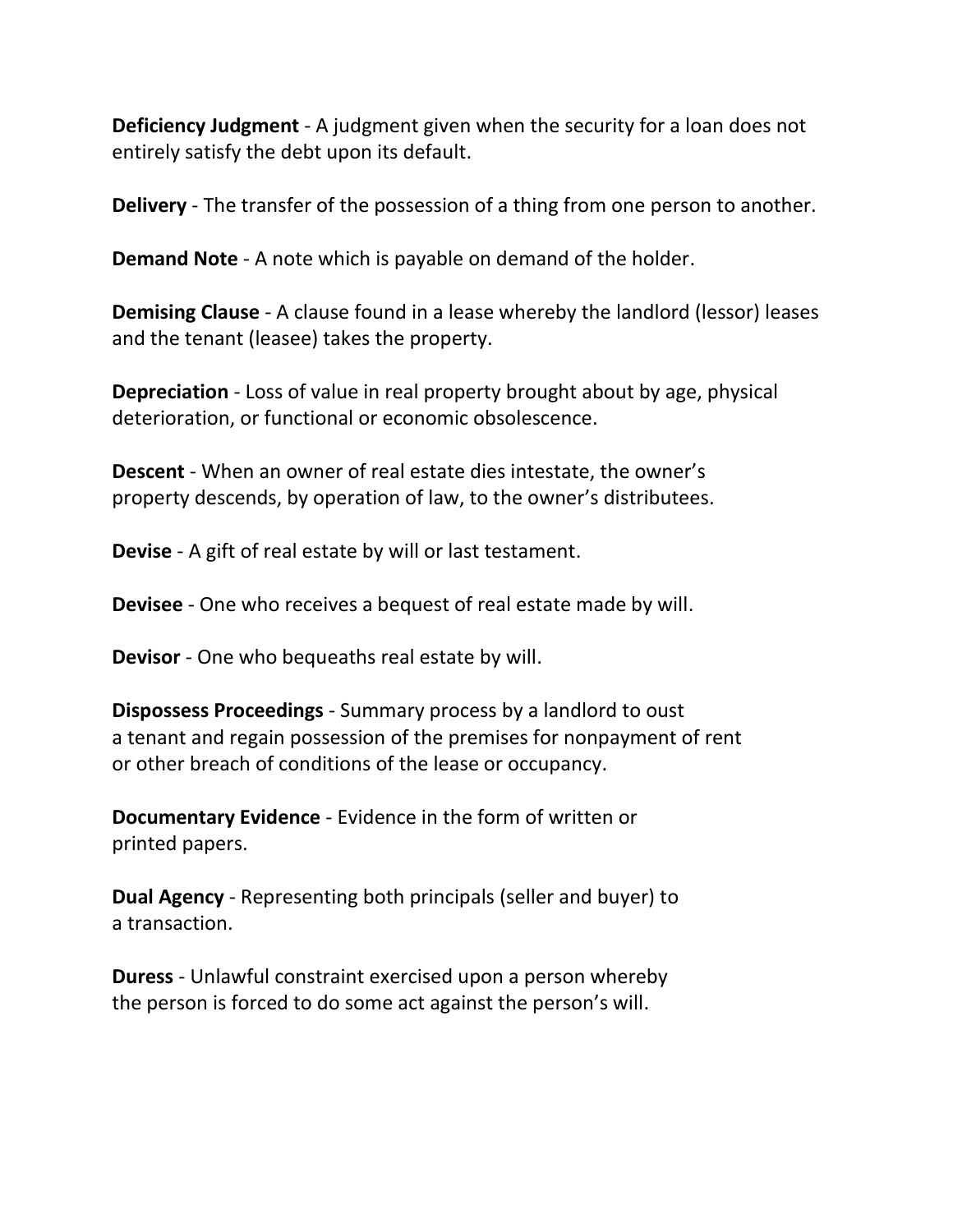### **E**

**Earnest Money** - Down payment made by a purchaser of real estate as evidence of good faith.

**Easement** - A right that may be exercised by the public or individuals on, over or through the lands of others.

**Economic Life** - The period over which a property will yield the investor a return on the investment.

**Economic Obsolescence** - Lessened desirability or useful life arising from economic forces, such as changes in optimum land use, legislative enactments which restrict or impair property rights, and changes in supply-demand ratios.

**Ejectment** - A form of action to regain possession of real property, with damages for the unlawful retention; used when there is no relationship of landlord and tenant.

**Eminent Domain** - A right of the government to acquire property for necessary public use by condemnation; the owner must be fairly compensated.

**Encroachment** - A building, part of a building, or obstruction which intrudes upon or invades a highway or sidewalk or trespasses upon the property of another.

**Encumbrance** - Any right to or interest in the land interfering with its use or transfer, or subjecting it to an obligation. (Also Incumbrance)

**Endorsement** - An act of signing one's name on the back of a check or note, with or without further qualifications.

**Equity** - The interest or value which the owner has in real estate over and above the liens against it.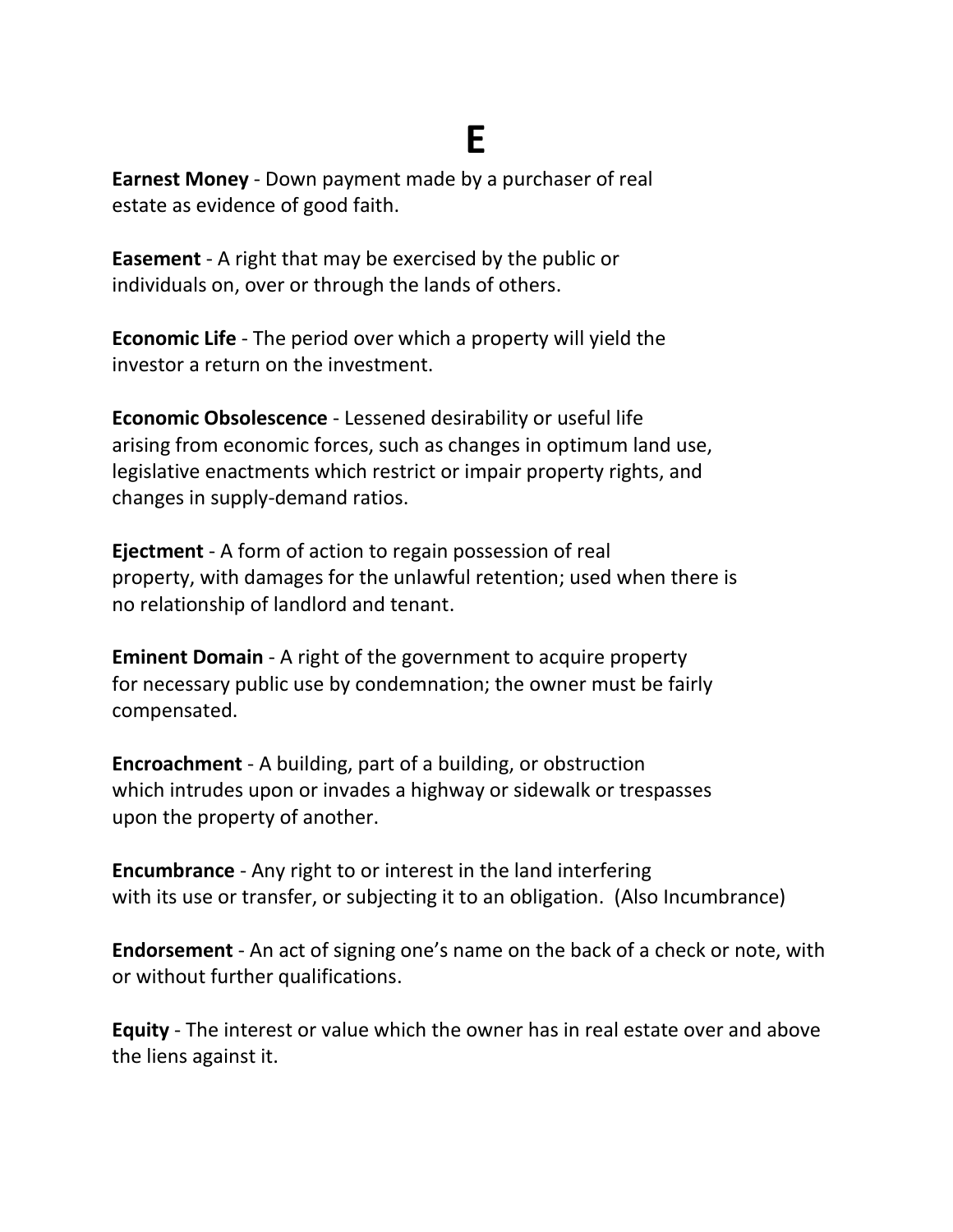**Equity Loan** - Junior loan based on a percentage of the equity.

**Equity of Redemption** - A right of the owner to reclaim property before it is sold through foreclosure proceedings, by the payment of the debt, interest and costs.

**Erosion** - The wearing away of land through processes of nature, as by water and winds.

**Escheat** - The reversion to the State of property in event the owner thereof abandons it or dies, without leaving a will and has no distributees to whom the property may pass by lawful descent.

**Escrow** - A written agreement between two or more parties providing that certain instruments or property be placed with a third party to be delivered to a designated person upon the fulfillment or performance of some act or condition. (See Rule 175.1)

**Estate** - The degree, quantity, nature and extent of interest which a person has in real property.

**Estate in Reversion** - The residue of an estate left for the grantor, to commence in possession after the termination of some particular estate granted by the grantor.

**Estate at Will** - The occupation of lands and tenements by a tenant for an indefinite period, terminable by one or both parties at will.

**Estoppel Certificate** - An instrument executed by the mortgagor setting forth the present status and the balance due on the mortgage as of the date of the execution of the certificate.

**Eviction** - A legal proceeding by a lessor landlord to recover possession of real property.

**Eviction**, **Actual** - Where one is either by force or by process of law, actually put out of possession.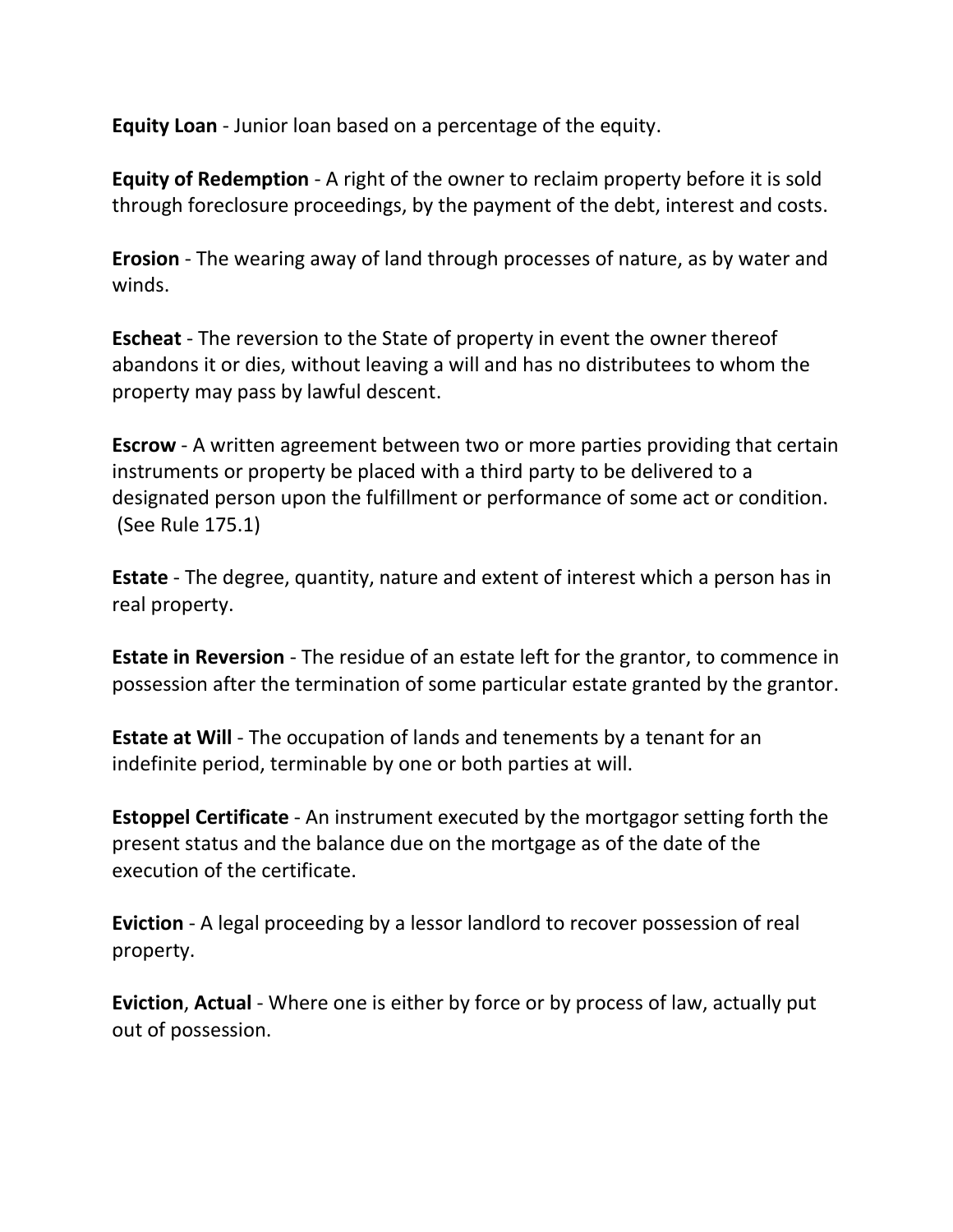**Eviction**, **Constructive** - Any disturbance of the tenant's possession of the leased premises by the landlord whereby the premises are rendered unfit or unsuitable for the purpose for which they were leased.

**Exclusive Agency** - An agreement of employment of a broker to the exclusion of all other brokers; if sale is made by any other broker during term of employment, broker holding exclusive agency is entitled to commissions in addition to the commissions payable to the broker who effected the transaction. (See Rule 175. 24)

**Exclusive Right to Sell** - An agreement of employment by a broker under which the exclusive right to sell for a specified period is granted to the broker; if a sale during the term of the agreement is made by the owner or by any other broker, the broker holding such exclusive right to sell is nevertheless entitled to compensation.

(See Rule 175.24)

**Executor** - A male person or a corporate entity or any other type of organization named or designed in a will to carry out its provisions as to the disposition of the estate of a deceased person.

**Executrix** - A woman appointed to perform the same duties as an executor.

**Extension Agreement** - An agreement which extends the life of a mortgage to a later date.

#### **F**

**Fee; Fee Simple; Fee Absolute** - Absolute ownership of real property; a person has this type of estate where the person is entitled to the entire property with unconditional power of disposition during the person's life and descending to the person's heirs or distributees.

**Fiduciary** - A person who on behalf of or for the benefit of another transacts business or handles money or property not the person's own; such relationship implies great confidence and trust.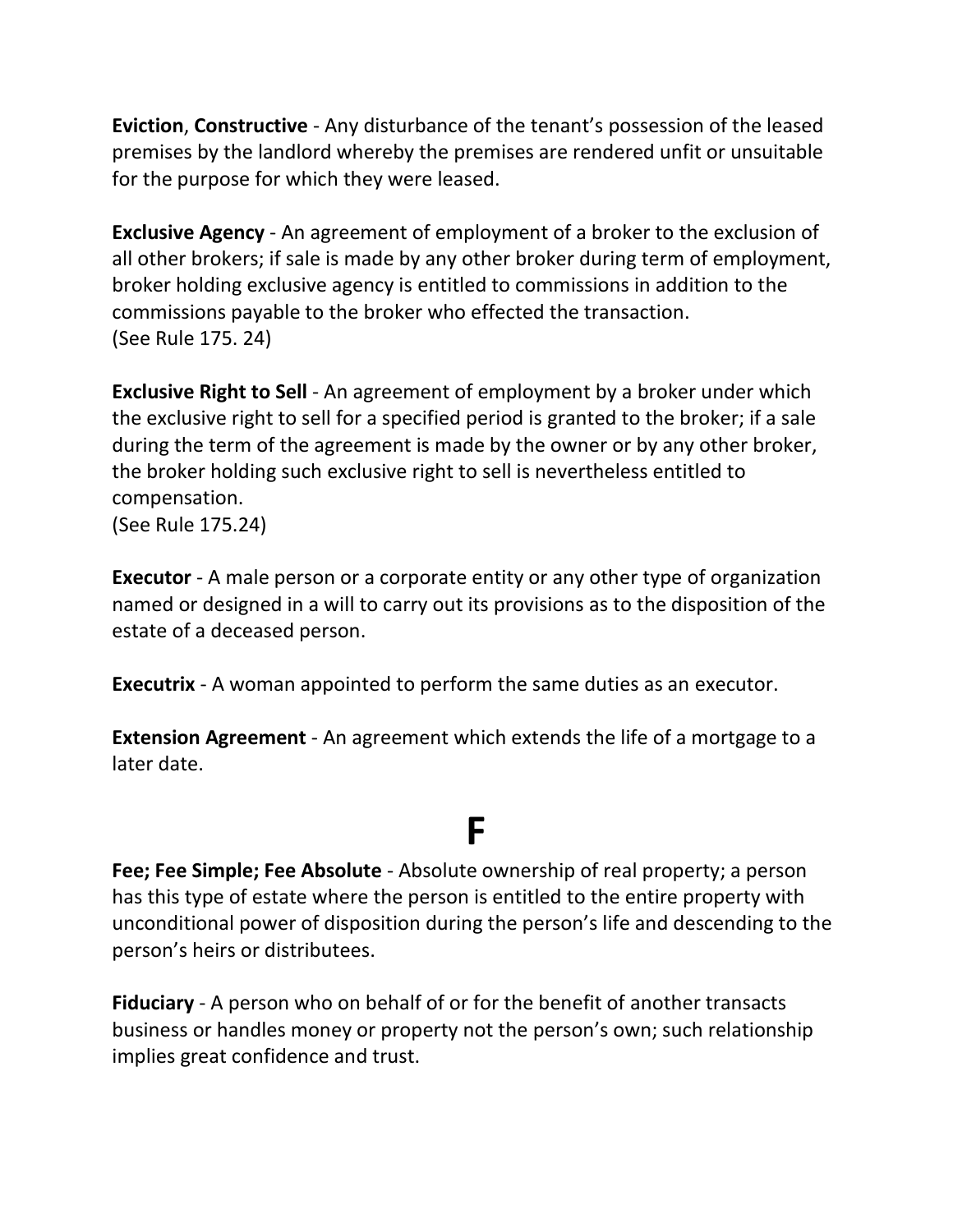**Fixtures** - Personal property so attached to the land or improvements as to become part of the real property.

**Foreclosure** - A procedure whereby property pledged as security for a debt is sold to pay the debt in the event of default in payments or terms.

**Freehold** - An interest in real estate, not less than an estate for life. (Use of this term discontinued Sept. 1, 1967.)

# **G**

**Grace Period** - Additional time allowed to perform an act or make a payment before a default occurs.

**Graduated Leases** - A lease which provides for a graduated change at stated intervals in the amount of the rent to be paid; used largely in long-term leases.

**Grant** - A technical term used in deeds of conveyance of lands to indicate a transfer.

**Grantee** - The party to whom the title to real property is conveyed.

**Grantor** - The person who conveys real estate by deed; the seller.

**Gross Income** - Total income from property before any expenses are deducted.

**Gross Lease** - A lease of property whereby the lessor is to meet all property charges regularly incurred through ownership.

**Ground Rent** - Earnings of improved property credited to earning of the ground itself after allowance made for earnings of improvements.

**Group Boycott** - An agreement between members of a trade to exclude other members from fair participation in the trade.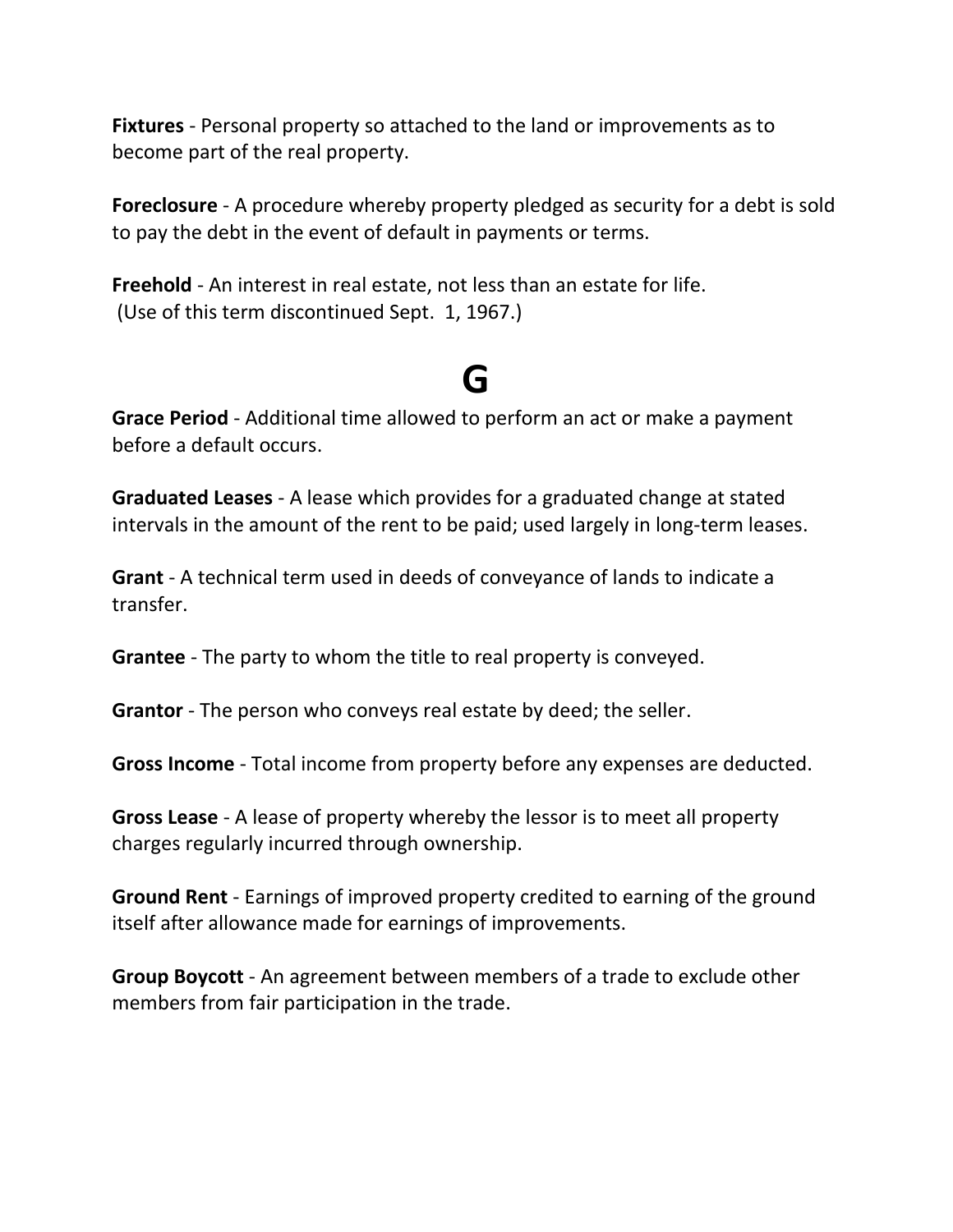#### **H**

**Habendum Clause** - The "to have and to hold" clause which defines or limits the quantity of the estate granted in the premises of the deed.

**Holdover Tenant** - A tenant who remains in possession of leased property after the expiration of the lease term.

# **I**

**Incompetent** - A person who is unable to manage his/her own affairs by reason of insanity, imbecility or feeblemindedness.

**In Rem** - A proceeding against the realty directly; as distinguished from a proceeding against a person. (Used in taking land for nonpayment of taxes, etc.)

**Installments** - Parts of the same debt, payable at successive periods as agreed; payments made to reduce a mortgage.

**Instrument** - A written legal document; created to effect the rights of the parties.

**Interest Rate** - The percentage of a sum of money charged for its use.

**Intestate** - A person who dies having made no will, or leaves one which is defective in form, in which case the person's estate descends to the person's distributees in the manner prescribed by law.

**Involuntary Lien** - A lien imposed against property without consent of the owner, e.g., taxes, special assessments.

**Irrevocable** - Incapable of being recalled or revoked; unchangeable; unalterable.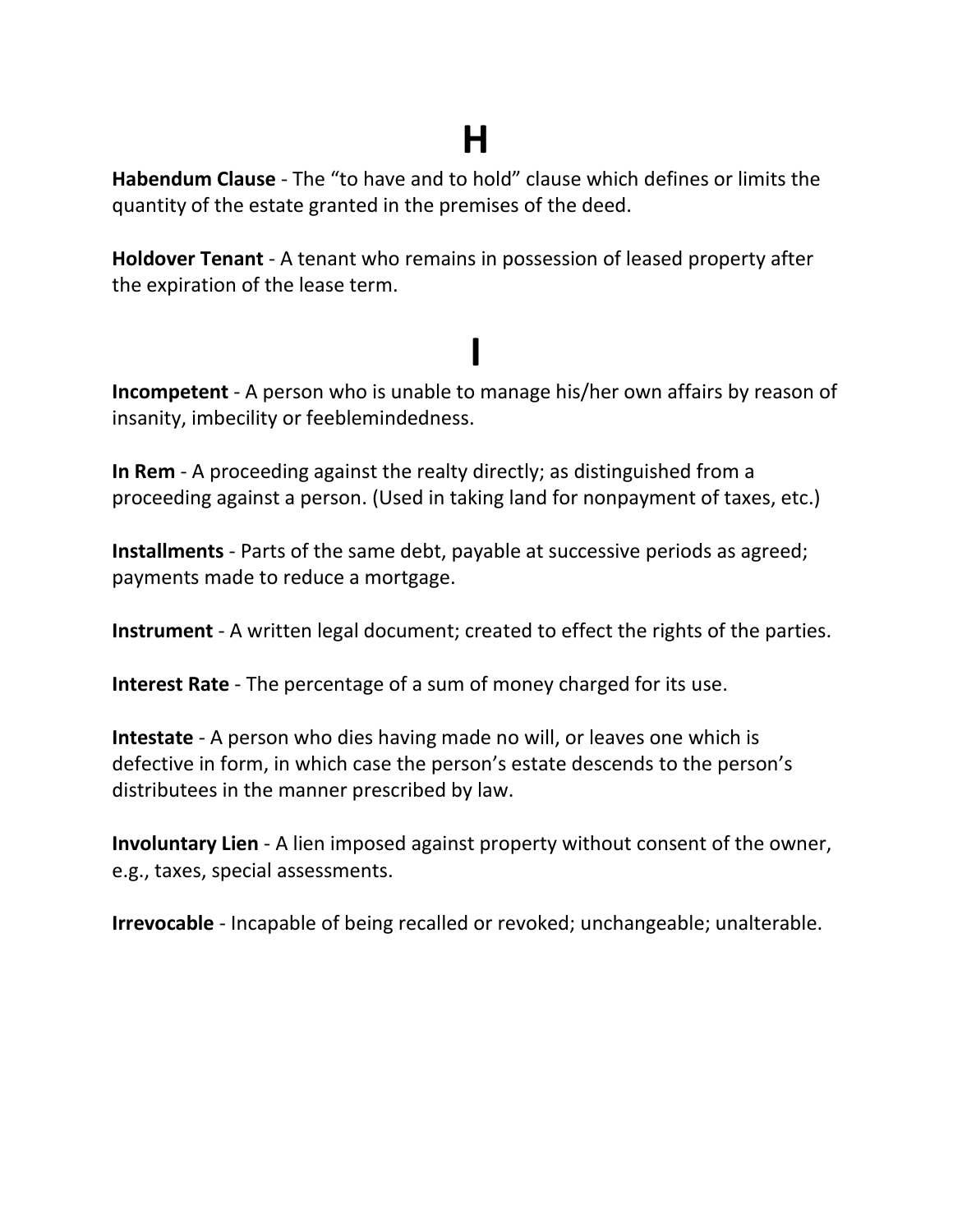#### **J**

**Joint Tenancy** - Ownership of realty by two or more persons, each of whom has an undivided interest with the "right of survivorship."

**Judgment** - A formal decision issued by a court concerning the respective rights and claims of the parties to an act or suit.

**Junior Mortgage** - A mortgage second in lien to a previous mortgage.

#### **Laches** - Delay or negligence in asserting one's legal rights.

**Landlord** - One who rents property to another.

**Lease** - A contract whereby, for a consideration, usually termed rent, one who is entitled to the possession of real property transfers such rights to another for life, for a term of years, or at will.

**L**

**Leasehold** - The interest or estate which a lessee of real estate has therein by Virtue of the lessee's lease.

**Lessee** - A person to whom property is rented under a lease.

**Lessor** - One who rents property to another under a lease.

**Lien** - A legal right or claim upon a specific property which attaches to the property until a debt is satisfied.

**Life Estate** - The conveyance of title to property for the duration of the life of the grantee.

**Life Tenant** - The holder of a life estate.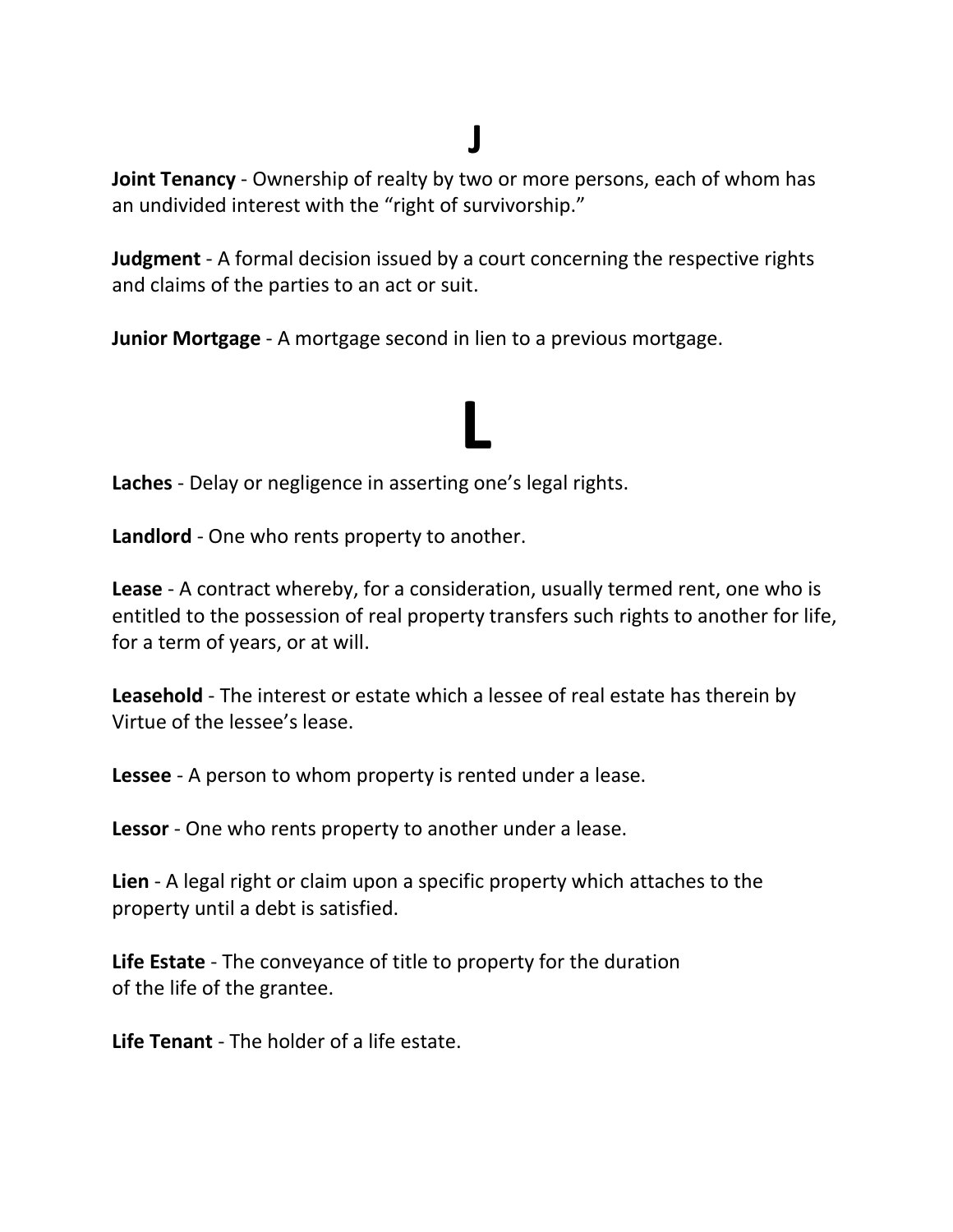**Lis Pendens** - A legal document, filed in the office of the county clerk giving notice that an auction or proceeding is pending in the courts affecting the title to the property. (Not applicable in commission disputes.)

**Listing** - An employment contract between principal and agent, authorizing the agent to perform services for the principal involving the latter's property.

**Littoral Rights** - The right of a property owner whose land borders on a body of water, such as a lake, ocean or sea, to reasonable use and enjoyment of the shore and water the property borders on.

# **M**

**Mandatory - Requiring strict conformity or obedience.**

**Market Allocation** - An agreement between members of a trade to refrain from competition in specific market areas.

**Market Price** - The actual selling price of a property.

**Market Value** - The most probable price that a property should bring if exposed for sale in the open market for a reasonable period of time, with both the buyer and seller aware of current market conditions, neither being under duress.

**Marketable Title** - A title which a court of equity considers to be so free from defect that it will enforce its acceptance by a purchaser.

**Mechanic's Lien** - A lien given by law upon a building or other improvement upon land, and upon the land itself, to secure the price of labor done upon, and materials furnished for, the improvement.

**Meeting of the Minds** - Whenever all parties to a contract agree to the substance and terms thereof.

**Metes and Bounds** - A term used in describing the boundary lines of land, seeing forth all the boundary lines together with their terminal points and angles.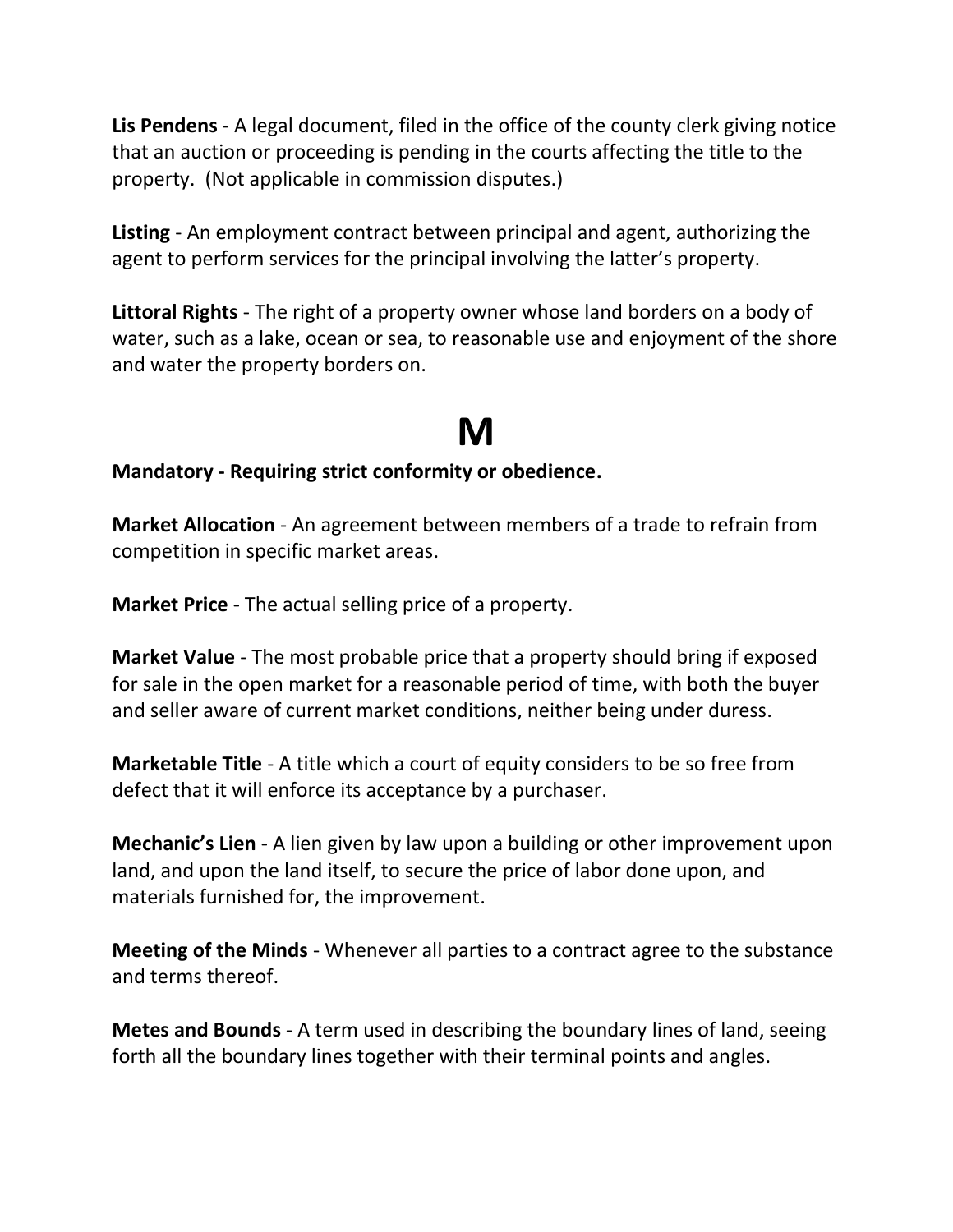**Minor** - A person under an age specified by law; usually under 18 years of age.

**Monument** - A fixed object and point established by surveyors to establish land locations.

**Mortgage** - An instrument in writing, duly executed and delivered, that creates a lien upon real estate as security for the payment of a specified debt, which is usually in the form of a bond.

**Mortgage Commitment** - A formal indication by a lending institution that it will grant a mortgage loan on property in a certain specified amount and on certain specified terms.

**Mortgage Reduction Certificate** - An instrument executed by the mortgagee, setting forth the present status and the balance due on the mortgage as of the date of the execution of the instrument.

**Mortgagee** - The party who lends money and takes mortgage to secure the payment thereof.

**Mortgagor** - A person who borrows money and gives a mortgage on the person's property as security for the payment of the debt.

**Multiple Listing** - An arrangement among Real Estate Board of Exchange Members, whereby each broker presents the broker's listings to the attention of the other members so that if a sale results, the commission is divided between the broker bringing the listing and the broker making the sale. (See Rule 175.24)

# **N**

**Net Listing** - A price below which an owner will not sell the property, and at which price a broker will not receive a commission; the broker receives the excess over and above the net listing as the broker's commission. (See Rule 175.19)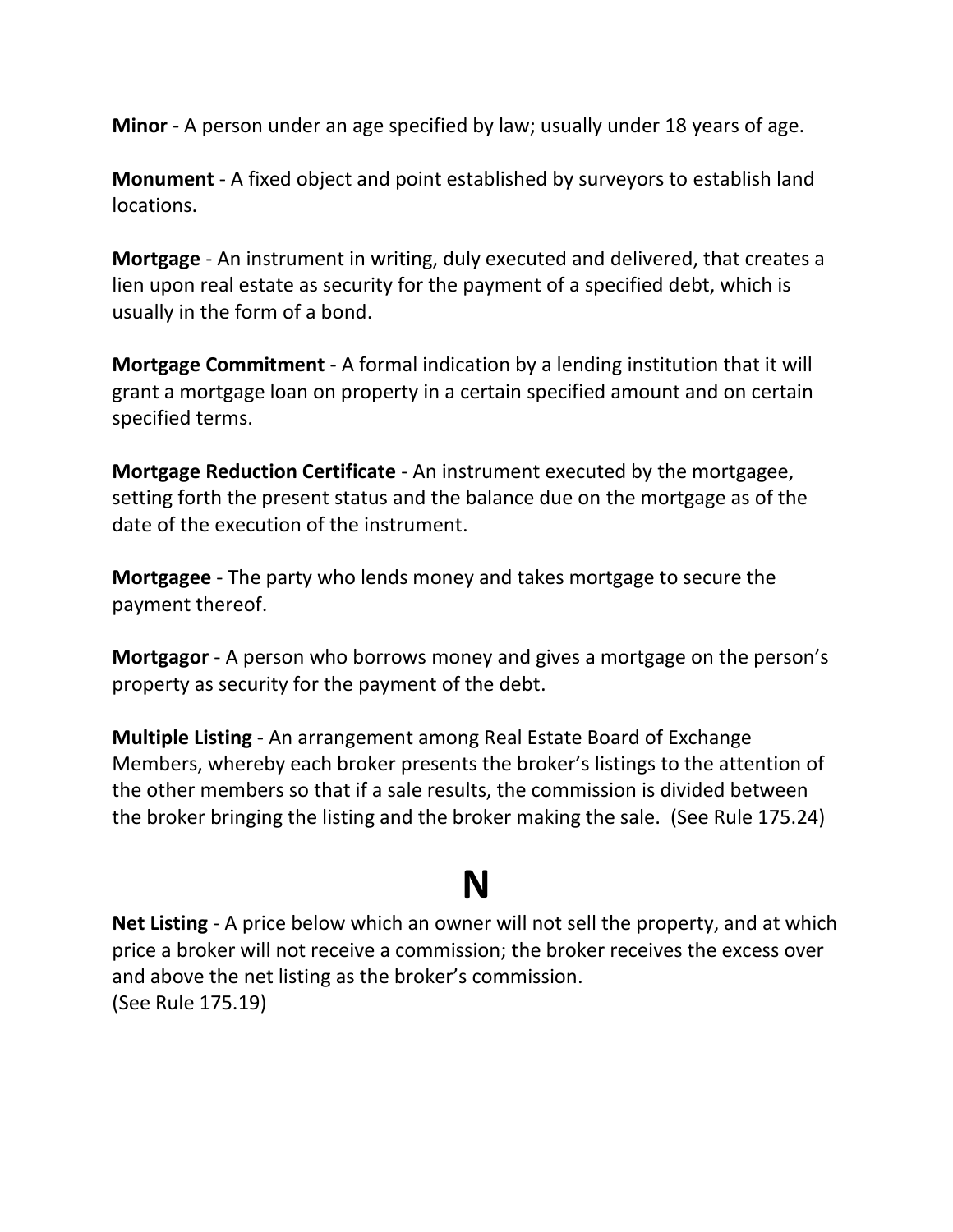**Nonsolicitation Order** - A rule adopted by the Secretary of State which prohibits any or all types of solicitation directed towards homeowners within a defined geographic area. Such rule may be adopted after a public hearing and upon the Secretary's determination that homeowners within the subject area have been subject to intense and repeated solicitations by real estate brokers or salespersons and that such solicitations have caused owners to reasonably believe that property values may decrease because persons of different race, ethnic, religious or social backgrounds are moving or about to move into such area.

**Notary Public** - A public officer who is authorized to take acknowledgments to certain classes of documents, such as deeds, contracts, mortgages, and before whom affidavits may be sworn.

# **O**

**Obligee** - The person in whose favor an obligation is entered into.

**Obligor** - The person who binds himself/herself to another; one who has engaged to perform some obligation; one who makes a bond.

**Obsolescence** - Loss in value due to reduced desirability and usefulness of a structure because its design and construction become obsolete; loss because of becoming old fashioned, and not in keeping with modern means, with consequent loss of income.

**Open Listing** - A listing given to any number of brokers without liability to compensate any except the one who first secures a buyer ready, willing and able to meet the terms of the listing, or secures the acceptance by the seller of a satisfactory offer; the sale of the property automatically terminates the listing.

**Option** - A right given for a consideration to purchase or lease a property upon specified terms within a specified time; if the right is not exercised the option holder is not subject to liability for damages; if exercised, the grantor of option must perform.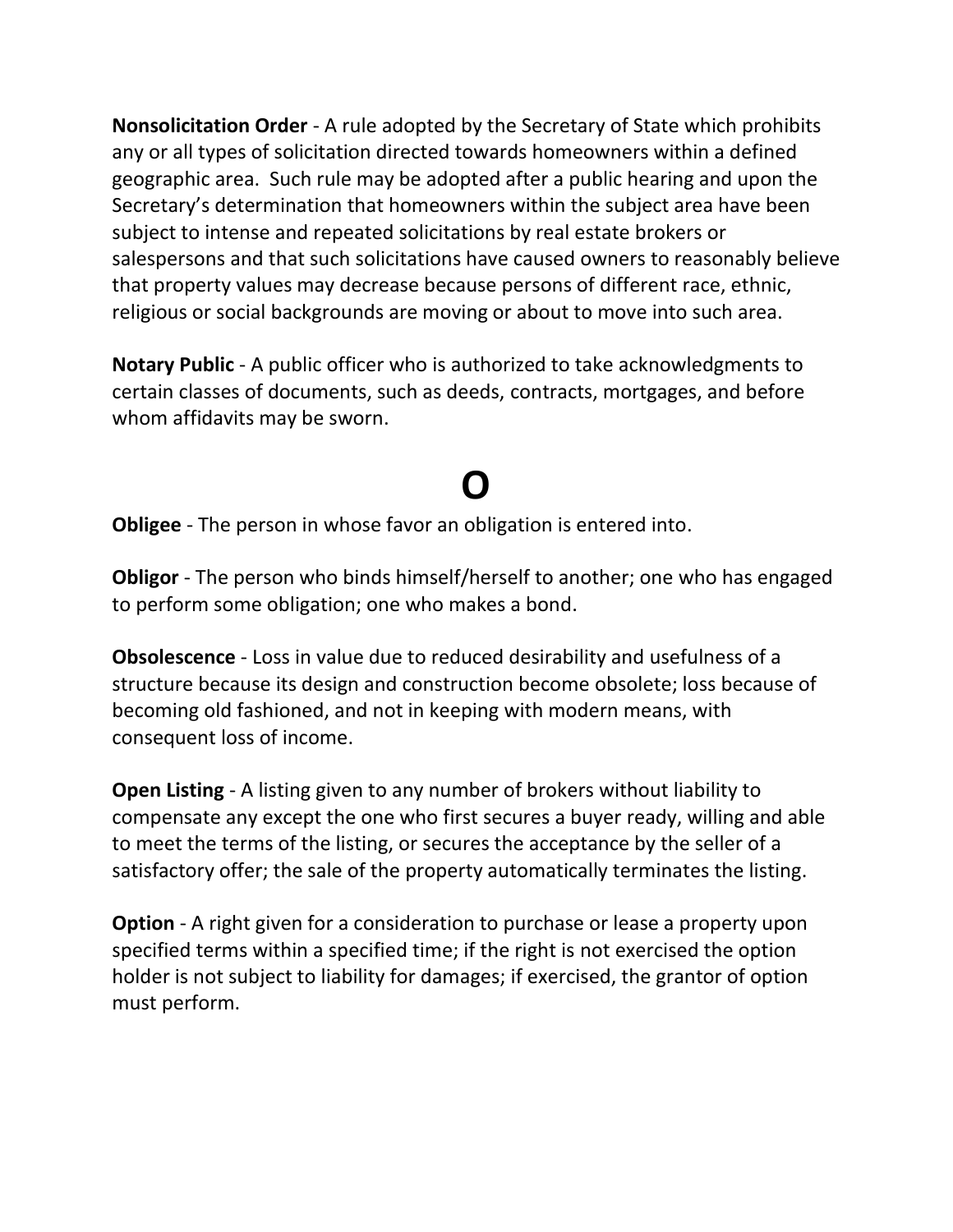#### **P**

**Partition** - The division which is made of real property between those who own it in undivided shares.

**Party Wall** - A wall built along the line separating two properties, partly on each, which wall either owner, the owner's heirs and assigns has the right to use; such right constituting an easement over so much of the adjoining owner's land as is covered by the wall.

**Percentage Lease** - A lease of property in which the rental is based upon the percentage of the volume of sales made upon the leased premises, usually provides for minimum rental.

**Performance Bond** - A bond used to guarantee the specific completion of an endeavor in accordance with a contract.

**Personal Property** - Any property which is not real property.

**Plat Book** - A public record containing maps of land showing the division of such land into streets, blocks and lots and indicating the measurements of the Individual parcels.

**Plottage** - Increment in unity value of a plot of land created by assembling smaller ownerships into one ownership.

**Points** - Discount charges imposed by lenders to raise the yields on their loans.

**Police Power** - The right of any political body to enact laws and enforce them, for the order, safety, health, morals and general welfare of the public.

**Power of Attorney** - A written instrument duly signed and executed by a person which authorizes an agent to act on his/her behalf to the extent indicated in the instrument.

**Prepayment Clause** - A clause in a mortgage which gives a mortgagor the privilege of paying the mortgage indebtedness before it becomes due.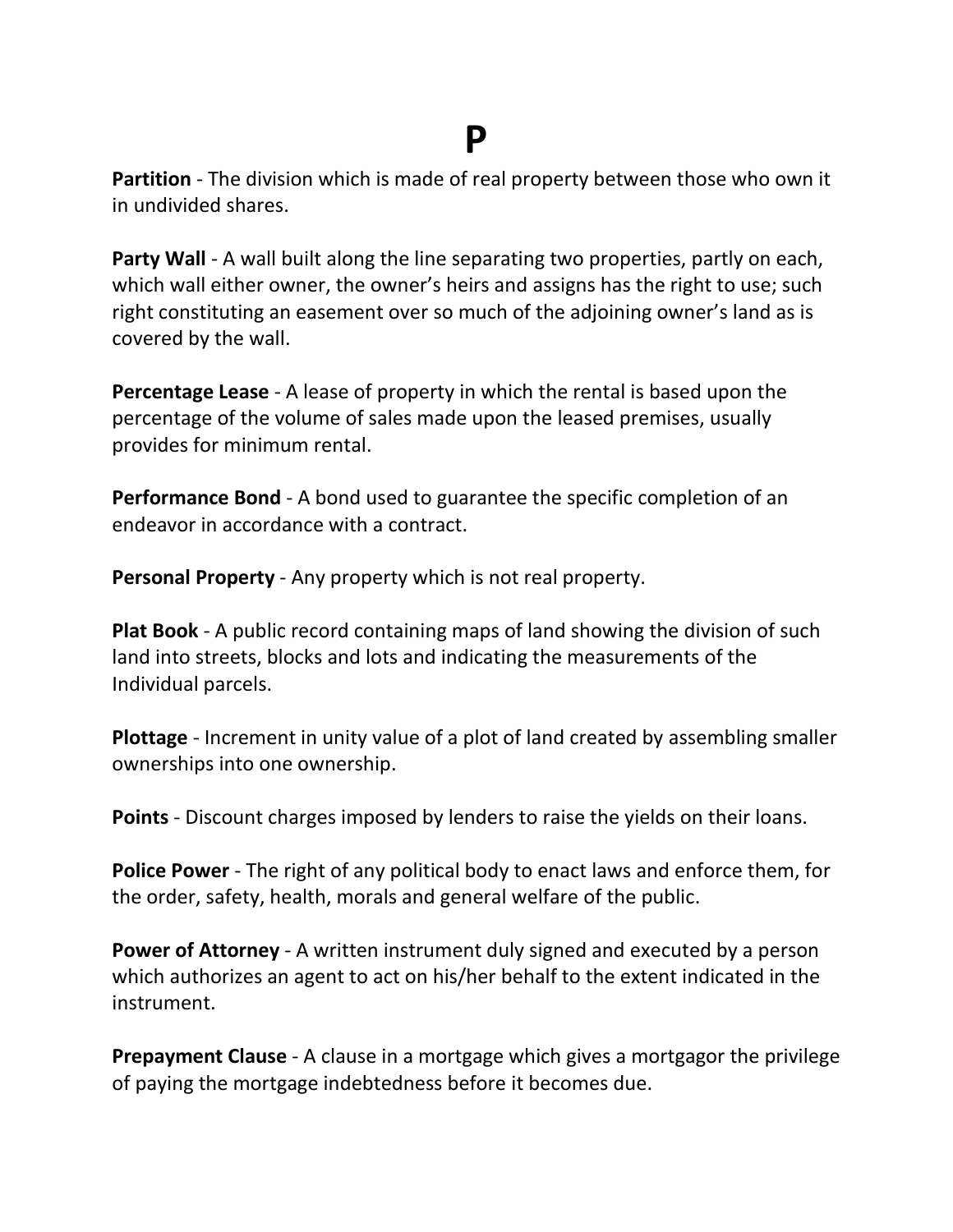**Price Fixing** - Conspiring to establish fixed fees or prices for services or products.

**Principal** - The employer of an agent or broker; the broker's or agent's client.

**Probate** - To establish the will of a deceased person.

**Proration** - Allocation of closing costs and credits to buyers and sellers.

**Purchase Money Mortgage** - A mortgage given by a grantee in part payment of the purchase price of real estate.

# **Q**

**Quiet Enjoyment** - The right of an owner or a person legally in possession to the use of property without interference of possession.

**Quiet Title Suit** - A suit in court to remove a defect, cloud or suspicion regarding legal rights of an owner to a certain parcel of real property.

**Quit Claim Deed** - A deed which conveys simply the grantor's rights or interest in real estate, without any agreement or covenant as to the nature or extent of that interest, or any other covenants; usually used to remove a cloud from the title.

# **R**

**Racial Steering** - The unlawful practice of influencing a person's housing choice based on his/her race.

**Real Estate Board** - An organization whose members consist primarily of real estate brokers and salespersons.

**Real Estate Syndicate** - A partnership formed for participation in a real estate venture. Partners may be limited or unlimited in their liability.

**Real Property** - Land, and generally whatever is erected upon or affixed thereto.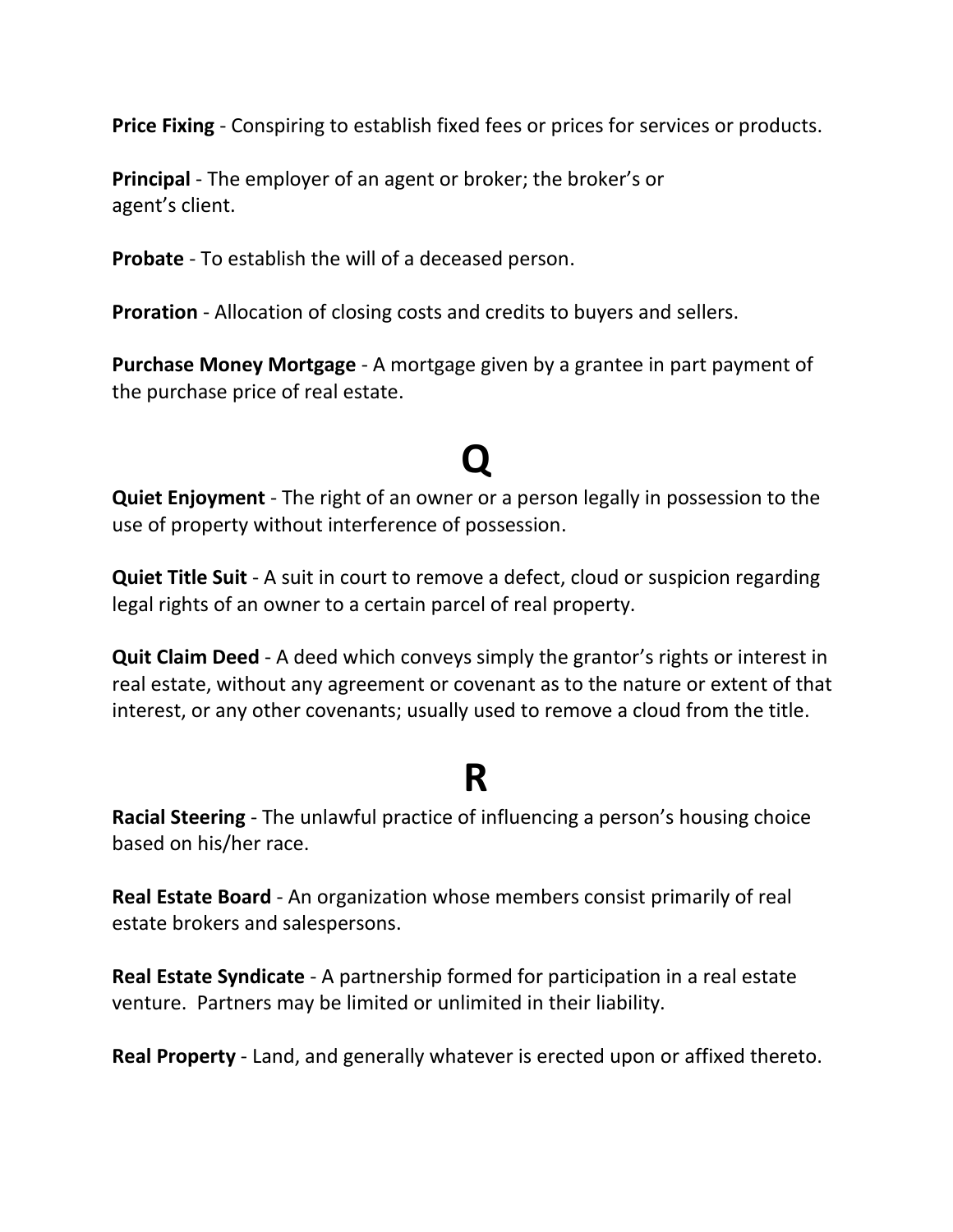**Realization of Gain** - The taking of the gain or profit from the sale of property.

**Realtor** - A coined word which may only be used by an active member of a local real estate board, affiliated with the National Association of Real Estate Boards.

**Reconciliation** - The final stage in the appraisal process where the appraiser reviews the data and estimates the subject property's value.

**Recording** - The act of writing or entering in a book of public record instrument affecting the title to real property.

**Recourse** - The right to a claim against a prior owner of a property or note.

**Redemption** - The right of a mortgagor to redeem the property by paying a debt after the expiration date and before sale at foreclosure; the right of an owner to reclaim the owner's property after the sale for taxes.

**Red-Lining** - The refusal to lend money within a specific area for various reasons. This practice is illegal.

**Referee's Deed** - Used to convey real property sold pursuant to a judicial order, in an action for the foreclosure of a mortgage or for partition.

**Release** - The act or writing by which some claim or interest is surrendered to another.

**Release Clause** - A clause found in a blanket mortgage which gives the owner of the property the privilege of paying off a portion of the mortgage indebtedness, and thus freeing a portion of the property from the mortgage.

**Rem** - (See In Rem)

**Remainder** - An estate which takes effect after the termination of a prior estate, such as a life estate.

**Remainderman** - The person who is to receive the property after the termination of the prior estate.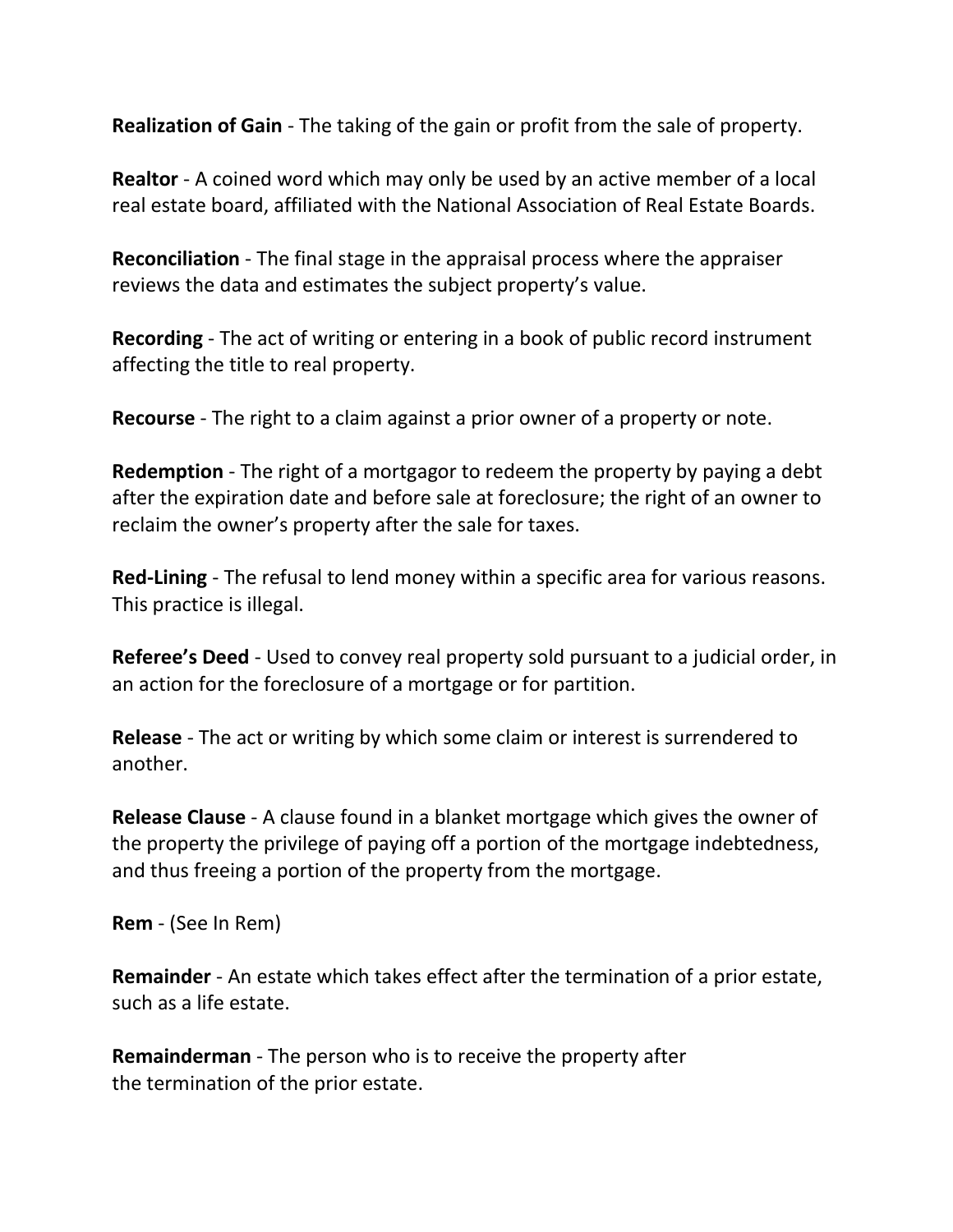**Rent** - The compensation paid for the use of real estate.

**Reproduction Cost** - Normal cost of exact duplication of a property as of a certain date.

**Restraint of Trade** - Business practices designed to restrict competition, create a monopoly, control prices and otherwise obstruct the free operation of business.

**Restriction** - A limitation placed upon the use of property contained in the deed or other written instrument in the chain of title.

**Reversionary Interest** - The interest which a grantor has in lands or other property upon the termination of the preceding estate.

**Revocation** - An act of recalling a power of authority conferred, as the revocation of a power of attorney; a license, an agency, etc.

**Right of Survivorship** - Right of the surviving joint owner to succeed to the interests of the deceased joint owner, distinguishing feature of a joint tenancy or tenancy by the entirety.

**Right-of-Way** - The right to pass over another's land pursuant to an easement or license.

**Riparian Owner** - One who owns land bounding upon a river or watercourse.

**Riparian Rights** - The right of a property owner whose land borders a natural water course, such as a river, to reasonable use and enjoyment of the water that flows past the property. Riparian literally means "riverbank."

# **S**

**Sales Con**tract - A contract by which the buyer and seller agree to terms of sale.

**Satisfaction Piece** - An instrument for recording and acknowledging payment of an indebtedness secured by a mortgage.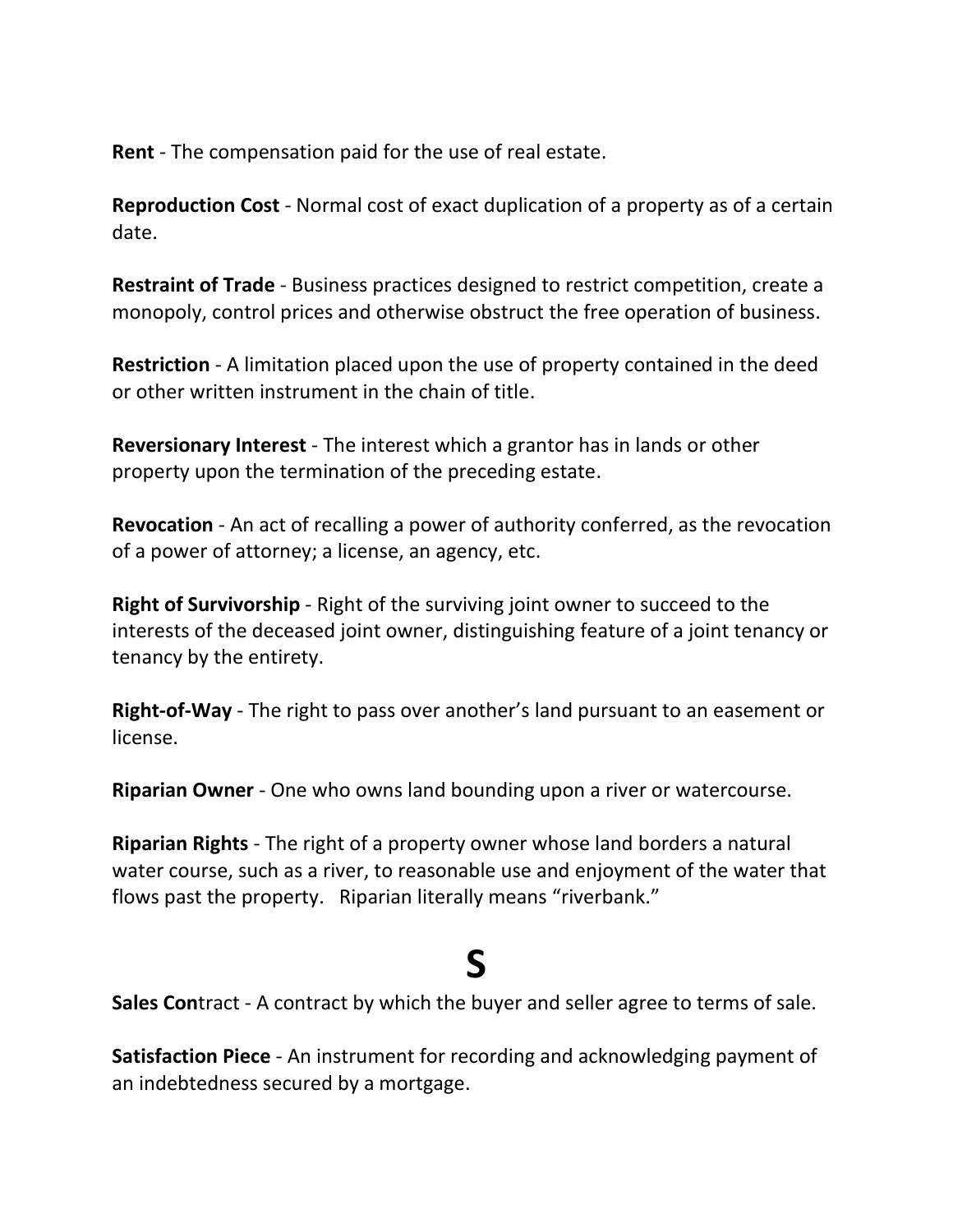**Second Mortgage** - A mortgage made by a home buyer in addition to an existing first mortgage.

**Seizin** - The possession of land by one who claims to own at least an estate for life therein.

**Setback** - The distance from the curb or other established line, within which no buildings may be erected.

**Situs** - The location of a property.

**Special Assessment** - An assessment made against a property to pay for a public improvement by which the assessed property is supposed to be especially benefitted.

**Specific Performance** - A remedy in a court of equity compelling a defendant to carry out the terms of an agreement or contract.

**Statute** - A law established by an act of the Legislature.

**Statute of Frauds** - State law which provides that certain contracts must be in writing in order to be enforceable at law.

**Statute of Limitations** - A statute barring all right of action after a certain period of time from the time when a cause of action first arises.

**Subagent** - An agent of a person already acting as an agent of a principal.

**Subdivision** - A tract of land divided into lots or plots.

**Subletting** - A leasing by a tenant to another, who holds under the tenant.

**Subordination Clause** - A clause which permits the placing of a mortgage at a later date which takes priority over an existing mortgage.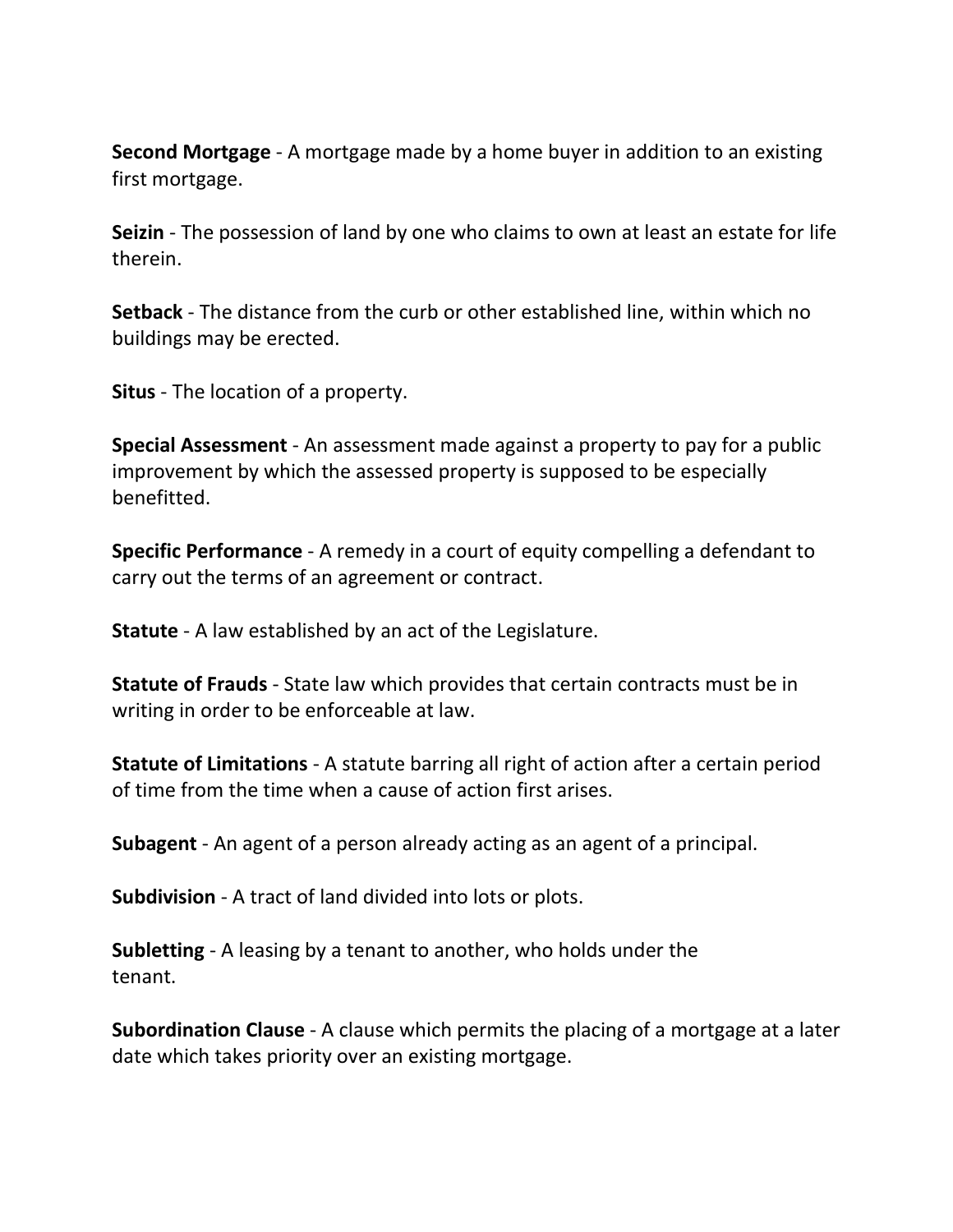**Subscribing Witness** - One who writes his/her name as witness to the execution of an instrument.

**Surety** - One who guarantees the performance of another; guarantor.

**Surrender** - The cancellation of a lease by mutual consent of the lessor and the lessee.

**Surrogate's Court** (**Probate Court**) - A court having jurisdiction over the proof of wills, the settling of estates and of citations.

**Survey** - The process by which a parcel of land is measured and its area ascertained; also the blueprint showing the measurements, boundaries and area.

#### **T**

**Tax Sale** - Sale of property after a period of nonpayment of taxes.

**Tenancy in Common** - An ownership of realty by two or more persons, each of whom has an undivided interest, without the "right of survivorship."

**Tenancy by the Entirety** - An estate which exists only between husband and wife with equal right of possession and enjoyment during their joint lives and with the "right of survivorship."

**Tenancy at Will** - A license to use or occupy lands and tenements at the will of the owner.

**Tenant** - One who is given possession of real estate for a fixed period or at will.

**Tenant at Sufferance** - One who comes into possession of lands by lawful title and keeps it afterwards without any title at all.

**Testate** - Where a person dies leaving a valid will.

**Tie-in Arrangement** - A contract where one transaction depends upon another.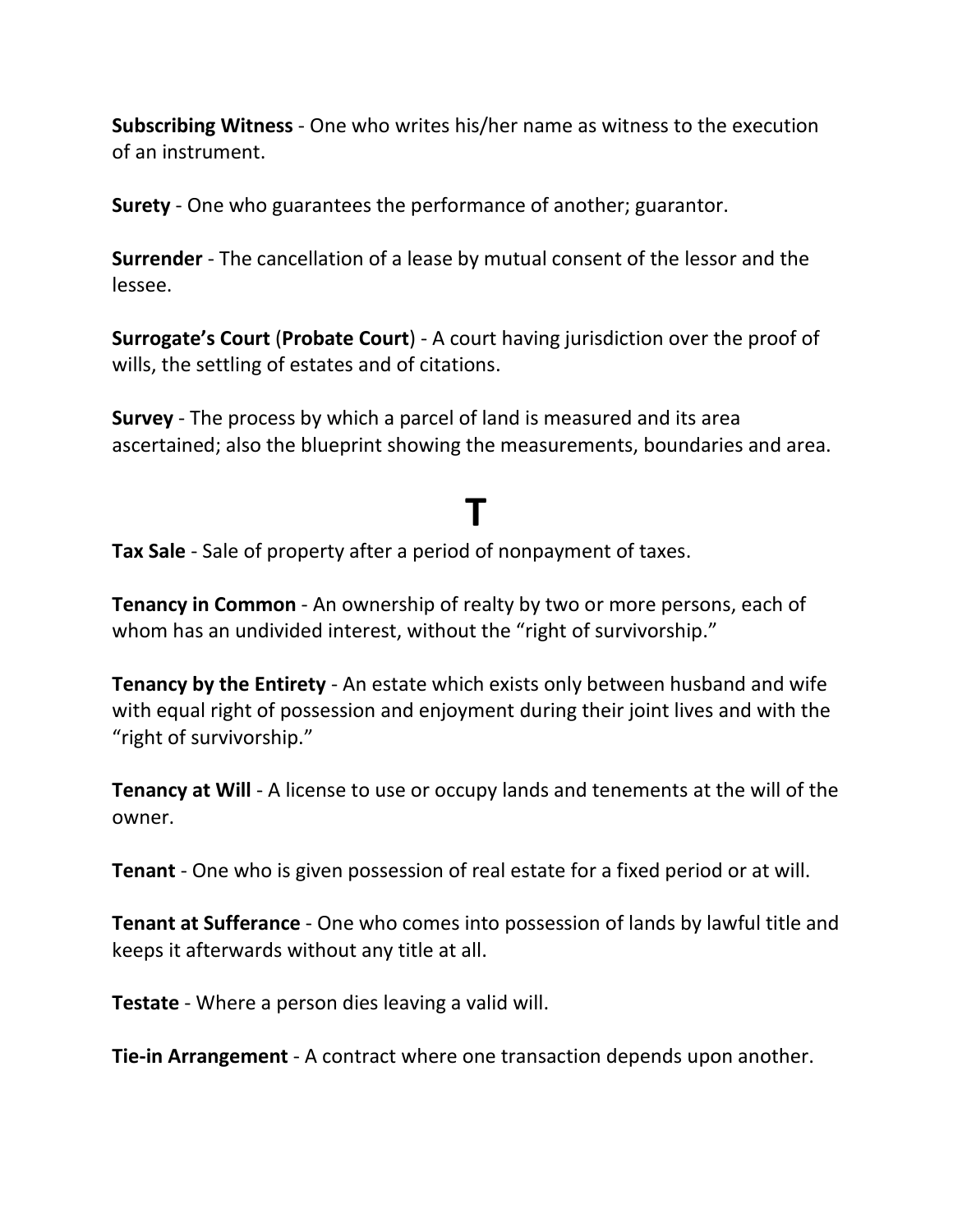**Title** - Evidence that owner of land is in lawful possession thereof; evidence of ownership.

**Title Insurance** - A policy of insurance which indemnifies the holder for any loss sustained by reason of defects in the title.

**Title Search** - An examination of the public records to determine the ownership and incumbrances affecting real property.

**Torrens Title** - System of title records provided by state law; it is a system for the registration of land titles whereby the state of the title, showing ownership and incumbrances, can be readily ascertained from an inspection of the "register of titles" without the necessity of a search of the public records.

**Tort** - A wrongful act, wrong, injury; violation of a legal right.

**Transfer Tax** - A tax charged under certain conditions on the property belonging to an estate.

# **U**

**Urban Property** - City property; closely settled property.

**Usury** - On a loan, claiming a rate of interest greater than that permitted by law.

#### **V**

**Valid** - Having force, or binding force; legally sufficient and authorized by law.

**Valuation** - Estimated worth or price. The act of valuing by appraisal.

**Variance** - The authorization to improve or develop a particular property In a manner not authorized by zoning.

**Vendee's Lien** - A lien against property under contract of sale to secure deposit paid by a purchaser.